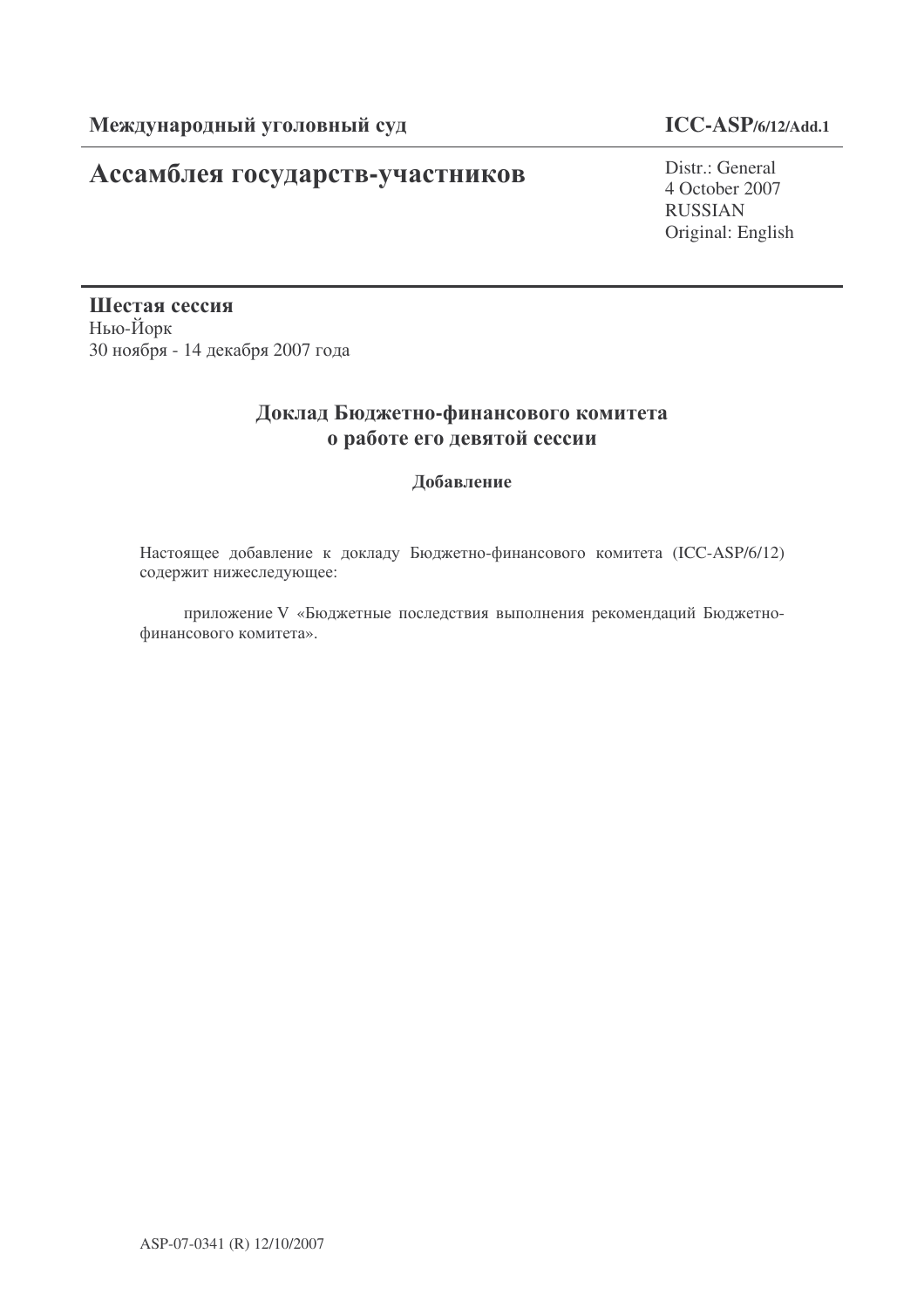### Приложение V Бюджетные последствия выполнения рекомендаций Бюджетно-финансового комитета

Сопоставление предлагаемого бюджета и рекомендаций Бюджетно-финансового комитета

(изменения выделены серым цветом)

#### ВСЕГО - ВСЕ ОСНОВНЫЕ ПРОГРАММЫ

|                                                           |             | Предлагаемый бюджет на 2008 год  |             |             | БФК - предлагаемый бюджет на 2008 год |             |            | Изменения, предлагаемые БФК       |           |         |
|-----------------------------------------------------------|-------------|----------------------------------|-------------|-------------|---------------------------------------|-------------|------------|-----------------------------------|-----------|---------|
| Статья                                                    |             | $(a \text{ molc.} \text{ espo})$ |             |             | $(a \text{ molc.} \text{ espo})$      |             |            | $(a \text{ mole. } e \text{spo})$ |           |         |
|                                                           | Базовый     | Связанный с ситуациями           | Общий       | Базовый     | Связанный с ситуациями                | Общий       | Базовый    | Связанный с<br>ситуациями         | Общий     | Процент |
| Судьи                                                     | 6 2 6 9 . 7 |                                  | 6 269.7     | 6 2 6 9, 7  |                                       | 6 2 6 9, 7  |            |                                   |           |         |
| Сотрудники категории специалистов                         | 17957.6     | 17 736,8                         | 35 694.4    | 15 850.6    | 15 881,4                              | 31 732,0    | $-2$ 107.0 | $-1855,4$                         | $-3962.4$ | $-11,1$ |
| Сотрудники категории общего обслуживания                  | 9690.1      | 8 4 0 6 9                        | 18 097,0    | 8 6 7 8 , 3 | 7595.8                                | 16 274,1    | $-1011.8$  | $-811,1$                          | $-1822.9$ | $-10,1$ |
| Итого по сотрудникам                                      | 27 647,7    | 26 143,7                         | 53 791,4    | 24 5 28, 9  | 23 477,2                              | 48 006,1    | $-3118,8$  | $-2666,5$                         | $-5785.3$ | $-10,8$ |
| Временный персонал общего назначения                      | 2 5 9 3 , 0 | 5 2 7 3 .5                       | 7866,5      | 2521,8      | 5 1 1 5 0                             | 7636,8      | $-71,2$    | $-158.5$                          | $-229.7$  | $-2,9$  |
| Временный персонал для обслуживания совещаний             | 1515,9      | 44,7                             | 1 560,6     | 1515.9      | 44,7                                  | 1560.6      |            |                                   |           |         |
| Сверхурочные                                              | 287.6       | 95.4                             | 383,0       | 287.6       | 95,4                                  | 383,0       |            |                                   |           |         |
| Консультанты                                              | 75,4        | 275.0                            | 350.4       | 75,4        | 275,0                                 | 350,4       |            |                                   |           |         |
| Итого по другим сотрудникам                               | 4471,9      | 5688.6                           | 10 160,5    | 4 4 0 0,7   | 5 5 3 0 . 1                           | 9930.8      | $-71.2$    | $-158,5$                          | $-229,7$  | $-2,3$  |
| Путевые расходы                                           | 938,4       | 3 5 3 3 , 1                      | 4 4 7 1 , 5 | 938,4       | 3 5 3 3 , 1                           | 4 4 7 1 .5  |            |                                   |           |         |
| Представительские расходы                                 | 58,5        |                                  | 58,5        | 58,5        |                                       | 58,5        |            |                                   |           |         |
| Услуги по контрактам, включая профессиональную подготовку | 3 3 4 8 , 7 | 4 3 8 3 9                        | 7732,6      | 3 3 4 8 , 7 | 4 0 6 2, 4                            | 7411,1      |            | $-321.5$                          | $-321.5$  | $-4,2$  |
| Общие оперативные расходы                                 | 6459.3      | 5 3 8 4 .2                       | 11 843,5    | 6 219,3     | 5 3 8 4 , 2                           | 11 603,5    | $-240.0$   |                                   | $-240.0$  | $-2,0$  |
| Принадлежности и материалы                                | 809.9       | 418.1                            | 1 228,0     | 809.9       | 418.1                                 | 1 2 2 8 , 0 |            |                                   |           |         |
| Мебель и оборудование                                     | 1689.4      | 325,0                            | 2 0 1 4 4   | 869,4       | 325,0                                 | 1 1 9 4 .4  | $-820,0$   |                                   | $-820.0$  | $-40,7$ |
| Итого по статьям, не связанным с сотрудниками             | 13 304.2    | 14 044,3                         | 27 348,5    | 12 244.2    | 13 722,8                              | 25 967,0    | $-1060.0$  | $-321,5$                          | $-1381,5$ | $-5,1$  |
| Распределенные эксплуатационные расходы                   | 46.4        | $-46.4$                          | 0.0         | 46,4        | $-46,4$                               | 0,0         |            |                                   |           |         |
| Итого по всем основным программам                         | 51 739.9    | 45 830,2                         | 97 570,1    | 47 489.9    | 42 683.7                              | 90 173.6    | $-4250,0$  | $-3146.5$                         | $-7396,5$ | $-7,6$  |

|                                          |         | Предлагаемый бюджет на 2008 год |       |         | БФК - предлагаемый бюджет на 2008 год |       |         | Изменения, предлагаемые БФК |       |         |
|------------------------------------------|---------|---------------------------------|-------|---------|---------------------------------------|-------|---------|-----------------------------|-------|---------|
| <i>статья</i>                            |         | Штатное расписание              |       |         | Штатное расписание                    |       |         | Штатное расписание          |       |         |
|                                          | Базовое | Связанное с ситуациями          | Обшее | Базовое | Связанное с ситуациями                | Общее | Базовое | Связанное с ситуациями      | Обшее | Процент |
| Сотрудники категории специалистов        | 164     | 186                             | 350   | 162     | 186                                   | 348   |         |                             |       | $-0,6$  |
| Сотрудники категории общего обслуживания | 169     | 160                             | 329   | 168     | 160                                   | 328   |         |                             |       | $-0,3$  |
| Всего сотрудников                        | 333     | 346                             | 679   | 330     | 346                                   | 676   |         |                             |       | $-0,4$  |

 $\overline{M}$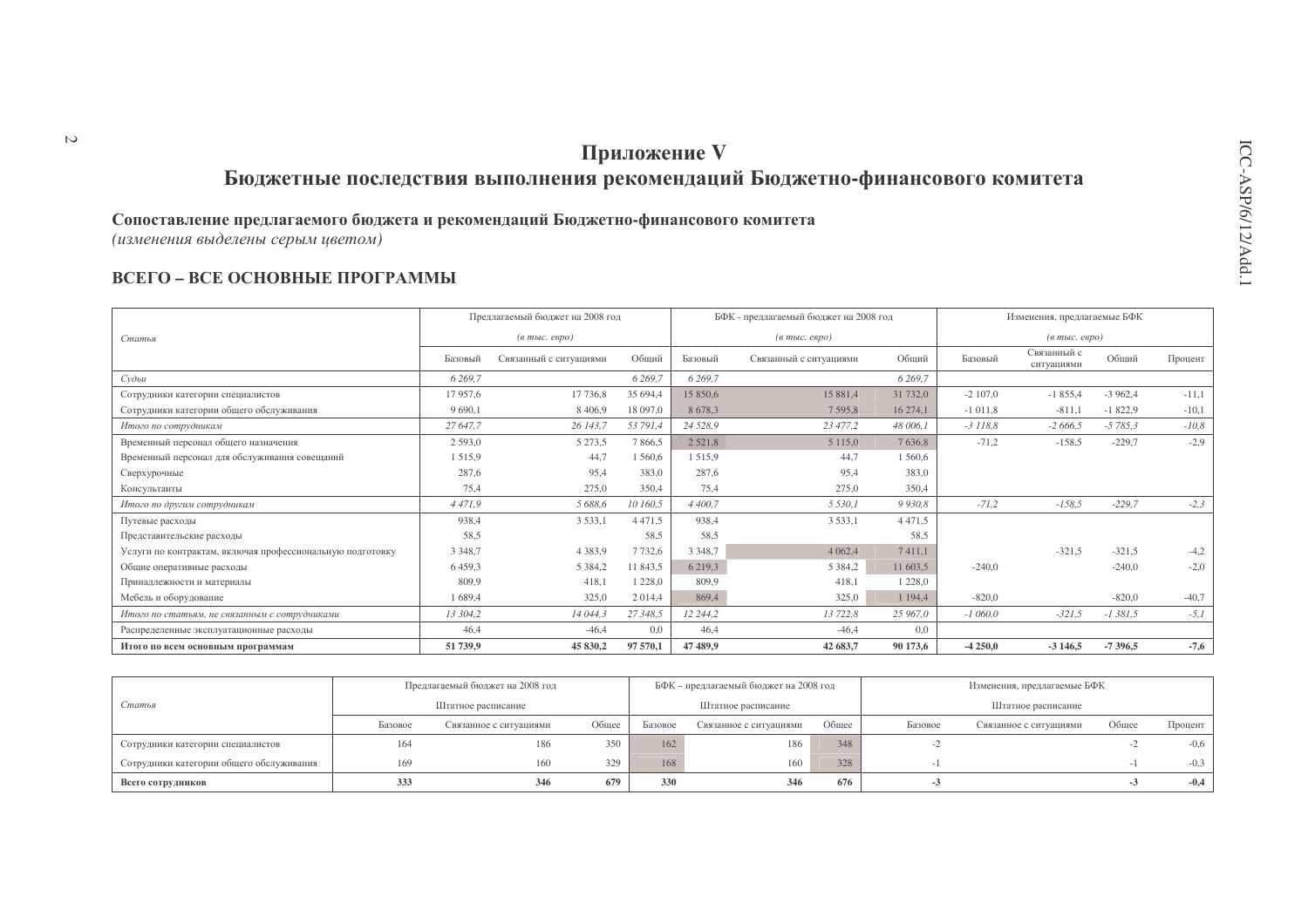### 1. Основная программа I - Судебные органы

|                                                              |             | Предлагаемый бюджет на 2008 год                    |            |            | БФК - предлагаемый бюджет на 2008 год              |             |          | Изменения, предлагаемые БФК             |          |         |
|--------------------------------------------------------------|-------------|----------------------------------------------------|------------|------------|----------------------------------------------------|-------------|----------|-----------------------------------------|----------|---------|
| Статья                                                       |             | $(\epsilon$ m <sub>bi</sub> c. $\epsilon$ egpo $)$ |            |            | $(\epsilon$ m <sub>bl</sub> $c$ , e $\epsilon$ po) |             |          | $(e$ m <sub>bl</sub> $c$ . $e$ e $po$ ) |          |         |
|                                                              | Базовый     | Связанный с<br>ситуациями                          | Общий      | Базовый    | Связанный с<br>ситуациями                          | Общий       | Базовый  | Связанный с<br>ситуациями               | Общий    | Процент |
| Судьи                                                        | 6 269,7     |                                                    | 6 2 6 9, 7 | 6 2 6 9, 7 |                                                    | 6 2 6 9 .7  |          |                                         |          |         |
| Сотрудники категории специалистов                            | 2 4 4 0 , 0 | 386,9                                              | 2826,9     | 2 106,7    | 333,9                                              | 2 4 4 0 , 6 | $-333.3$ | $-53,0$                                 | $-386,3$ | $-13,7$ |
| Сотрудники категории общего обслуживания                     | 792,3       | 178,8                                              | 971,1      | 683,4      | 154,2                                              | 837,6       | $-108.9$ | $-24,6$                                 | $-133,5$ | $-13,7$ |
| Итого по сотрудникам                                         | 3 2 3 2 , 3 | 565,7                                              | 3798,0     | 2 612,2    | 488,1                                              | 3 2 7 8, 2  | $-442,2$ | $-77,6$                                 | $-519.8$ | $-13,7$ |
| Временный персонал общего назначения                         | 317,4       |                                                    | 317.4      | 317,4      |                                                    | 317.4       |          |                                         |          |         |
| Консультанты                                                 | 26,4        |                                                    | 26,4       | 26,4       |                                                    | 26,4        |          |                                         |          |         |
| Итого по другим сотрудникам                                  | 343,8       |                                                    | 343,8      | 343,8      |                                                    | 343,8       |          |                                         |          |         |
| Путевые расходы                                              | 227,0       | 34,4                                               | 261,4      | 227,0      | 34,4                                               | 261,4       |          |                                         |          |         |
| Представительские расходы                                    | 11,0        |                                                    | 11,0       | 11,0       |                                                    | 11,0        |          |                                         |          |         |
| Услуги по контрактам, включая<br>профессиональную подготовку | 25,5        |                                                    | 25,5       | 25,5       |                                                    | 25,5        |          |                                         |          |         |
| Общие оперативные расходы                                    | 74,3        |                                                    | 74,3       | 74,3       |                                                    | 74,3        |          |                                         |          |         |
| Принадлежности и материалы                                   | 5,0         |                                                    | 5,0        | 5,0        |                                                    | 5,0         |          |                                         |          |         |
| Мебель и оборудование                                        | 10,0        |                                                    | 10,0       | 10,0       |                                                    | 10,0        |          |                                         |          |         |
| Итого по статьям, не связанным с<br>сотрудниками             | 352,8       | 34,4                                               | 387,2      | 352,8      | 34,4                                               | 387,2       |          |                                         |          |         |
| Распределенные эксплуатационные расходы                      | 133,5       | 13,5                                               | 147,0      | 133,5      | 13,5                                               | 147,0       |          |                                         |          |         |
| Всего по Основной программе I                                | 10 332,1    | 613,6                                              | 10 945.7   | 9 7 1 2,0  | 536,0                                              | 10 425.9    | $-442,2$ | $-77,6$                                 | $-519,8$ | $-4,7$  |

|                                          | Предлагаемый бюджет на 2008 год   |                     |          |    | БФК - предлагаемый бюджет на 2008 год |       | Изменения, предлагаемые БФК |                           |       |         |
|------------------------------------------|-----------------------------------|---------------------|----------|----|---------------------------------------|-------|-----------------------------|---------------------------|-------|---------|
| Статья                                   | Штатное расписание<br>Связанное с |                     |          |    | Штатное расписание                    |       |                             | Штатное расписание        |       |         |
|                                          | Базовое                           | Общее<br>ситуациями |          |    | Связанное с<br>ситуациями             | Общее | Базовое                     | Связанное с<br>ситуациями | Общее | Процент |
| Сотрудники категории специалистов        |                                   |                     | $\sim$ 1 | 24 |                                       |       |                             |                           |       |         |
| Сотрудники категории общего обслуживания |                                   |                     |          |    |                                       | 16    |                             |                           |       |         |
| Всего сотрудников                        |                                   |                     | 43       |    |                                       |       |                             |                           |       |         |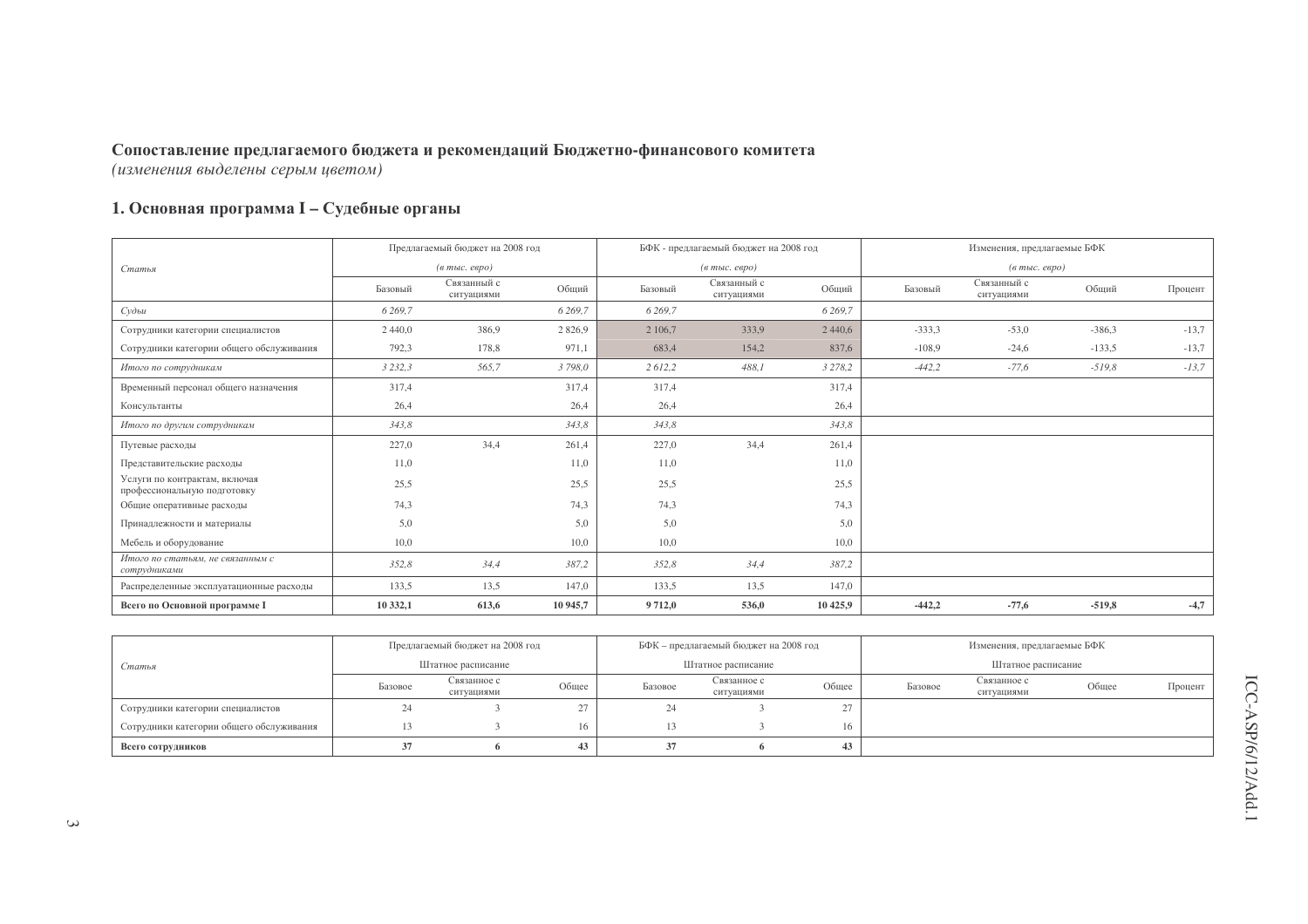### 1.1 Программа 1100 - Президиум

|                                                              |             | Предлагаемый бюджет на 2008 год   |             |           | БФК - предлагаемый бюджет на 2008 год                   |           |          | Изменения, предлагаемые БФК       |          |         |
|--------------------------------------------------------------|-------------|-----------------------------------|-------------|-----------|---------------------------------------------------------|-----------|----------|-----------------------------------|----------|---------|
| Статья                                                       |             | $(a \text{ mole.} \text{~e}$ вро) |             |           | $(a \text{ mol.} \text{ e }\text{e}\text{ }p\text{ }o)$ |           |          | $(a \text{ mole. } e \text{spo})$ |          |         |
|                                                              | Базовый     | Связанный с<br>ситуациями         | Общий       | Базовый   | Связанный с<br>ситуациями                               | Общий     | Базовый  | Связанный с<br>ситуациями         | Общий    | Процент |
| Судьи                                                        | 1259,0      |                                   | 1 259,0     | 1259,0    |                                                         | 1259,0    |          |                                   |          |         |
| Сотрудники категории специалистов                            | 857,6       |                                   | 857,6       | 612,1     |                                                         | 612,1     | $-245.5$ |                                   | $-245,5$ | $-28,6$ |
| Сотрудники категории общего обслуживания                     | 315,5       |                                   | 315,5       | 222,5     |                                                         | 222,5     | $-93,0$  |                                   | $-93,0$  | $-29,5$ |
| Итого по сотрудникам                                         | 1173,1      |                                   | 1173,1      | 834,6     |                                                         | 834,6     | $-338.5$ |                                   | $-338,5$ | $-28,9$ |
| Временный персонал общего назначения                         | 66,6        |                                   | 66.6        | 66,6      |                                                         | 66.6      |          |                                   |          |         |
| Консультанты                                                 | 26,4        |                                   | 26,4        | 26,4      |                                                         | 26,4      |          |                                   |          |         |
| Итого по другим сотрудникам                                  | 93,0        |                                   | 93,0        | 93,0      |                                                         | 93,0      |          |                                   |          |         |
| Путевые расходы                                              | 100,9       |                                   | 100,9       | 100,9     |                                                         | 100,9     |          |                                   |          |         |
| Представительские расходы                                    | 10,0        |                                   | 10,0        | 10,0      |                                                         | 10,0      |          |                                   |          |         |
| Услуги по контрактам, включая<br>профессиональную подготовку | 10,0        |                                   | 10,0        | 10,0      |                                                         | 10,0      |          |                                   |          |         |
| Общие оперативные расходы                                    | 53,3        |                                   | 53,3        | 53,3      |                                                         | 53,3      |          |                                   |          |         |
| Принадлежности и материалы                                   | 5,0         |                                   | 5,0         | 5,0       |                                                         | 5,0       |          |                                   |          |         |
| Итого по статьям, не связанным с<br>сотрудниками             | 179,2       |                                   | 179,2       | 179,2     |                                                         | 179,2     |          |                                   |          |         |
| Распределенные эксплуатационные расходы                      | 46,9        |                                   | 46,9        | 46,9      |                                                         | 46,9      |          |                                   |          |         |
| Всего по программе                                           | 2 7 5 1 , 2 |                                   | 2 7 5 1 , 2 | 2 4 1 2,7 |                                                         | 2 4 1 2,7 | $-338,5$ |                                   | $-338,5$ | $-12,3$ |

|                                          |         | Предлагаемый бюджет на 2008 год |       |         | БФК – предлагаемый бюджет на 2008 год |       | Изменения, предлагаемые БФК |                           |       |         |
|------------------------------------------|---------|---------------------------------|-------|---------|---------------------------------------|-------|-----------------------------|---------------------------|-------|---------|
| Статья                                   |         | Штатное расписание              |       |         | Штатное расписание                    |       |                             | Штатное расписание        |       |         |
|                                          | Базовое | Связанное с<br>ситуациями       | Общее | Базовое | Связанное с<br>ситуациями             | Общее | Базовое                     | Связанное с<br>ситуациями | Общее | Процент |
| Сотрудники категории специалистов        |         |                                 |       |         |                                       |       |                             |                           |       |         |
| Сотрудники категории общего обслуживания |         |                                 |       |         |                                       |       |                             |                           |       |         |
| Всего сотрудников                        |         |                                 | 13    |         |                                       |       |                             |                           |       |         |

 $\overline{\phantom{a}}$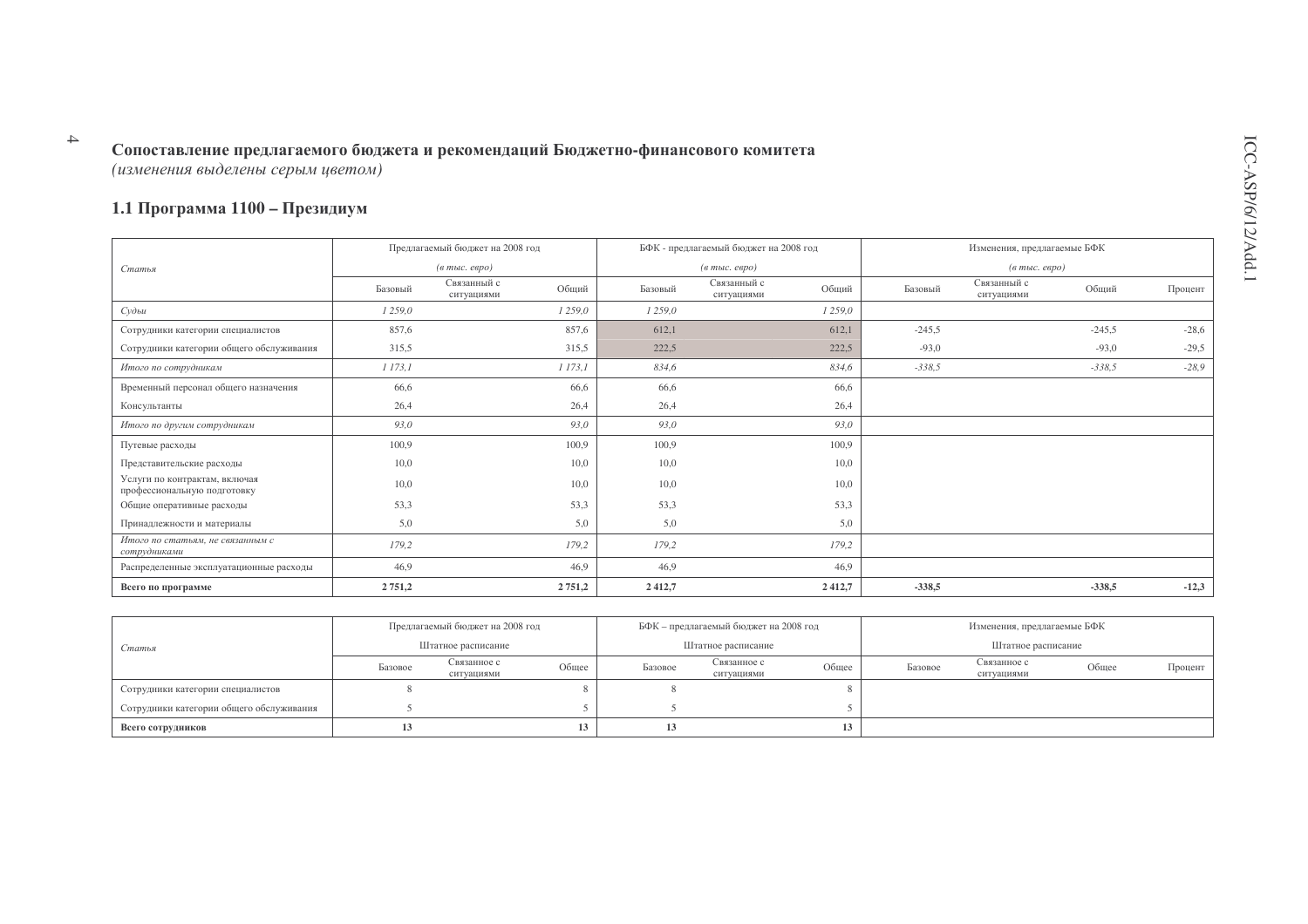#### 1.2 Программа 1200 – Палаты

|                                                              |             | Предлагаемый бюджет на 2008 год  |             |            | БФК - предлагаемый бюджет на 2008 год              |             |          | Изменения, предлагаемые БФК  |          |         |
|--------------------------------------------------------------|-------------|----------------------------------|-------------|------------|----------------------------------------------------|-------------|----------|------------------------------|----------|---------|
| Статья                                                       |             | $(a \text{ molc.} \text{ espo})$ |             |            | $(\epsilon$ m <sub>bl</sub> c. $\epsilon$ egpo $)$ |             |          | $(a \text{ mole.} \text{~e}$ |          |         |
|                                                              | Базовый     | Связанный с<br>ситуациями        | Общий       | Базовый    | Связанный с<br>ситуациями                          | Общий       | Базовый  | Связанный с<br>ситуациями    | Общий    | Процент |
| Судьи                                                        | 5 010,7     |                                  | 5 010,7     | 5 010,7    |                                                    | 5 010,7     |          |                              |          |         |
| Сотрудники категории специалистов                            | 1582,4      | 386,9                            | 1969,3      | 1 3 6 6, 4 | 333,9                                              | 1700,3      | $-216,0$ | $-53,0$                      | $-269,0$ | $-13,7$ |
| Сотрудники категории общего обслуживания                     | 476,8       | 178,8                            | 655,6       | 411,2      | 154,2                                              | 565,4       | $-65,6$  | $-24,6$                      | $-90,2$  | $-13,8$ |
| Итого по сотрудникам                                         | 2 0 5 9 , 2 | 565,7                            | 2624,9      | 1777,6     | 488,1                                              | 2 2 6 5 , 7 | $-281,6$ | $-77,6$                      | $-359,2$ | $-13,7$ |
| Временный персонал общего назначения                         | 250,8       |                                  | 250,8       | 250,8      |                                                    | 250,8       |          |                              |          |         |
| Итого по другим сотрудникам                                  | 250,8       |                                  | 250,8       | 250,8      |                                                    | 250,8       |          |                              |          |         |
| Путевые расходы                                              | 126,1       | 34,4                             | 160,5       | 126,1      | 34,4                                               | 160,5       |          |                              |          |         |
| Представительские расходы                                    | 1,0         |                                  | 1,0         | 1,0        |                                                    | 1,0         |          |                              |          |         |
| Услуги по контрактам, включая<br>профессиональную подготовку | 15,5        |                                  | 15,5        | 15,5       |                                                    | 15,5        |          |                              |          |         |
| Общие оперативные расходы                                    | 21,0        |                                  | 21,0        | 21,0       |                                                    | 21,0        |          |                              |          |         |
| Мебель и оборудование                                        | 10,0        |                                  | 10,0        | 10,0       |                                                    | 10,0        |          |                              |          |         |
| Итого по статьям, не связанным с<br>сотрудниками             | 173,6       | 34,4                             | 208,0       | 173,6      | 34,4                                               | 208,0       |          |                              |          |         |
| Распределенные эксплуатационные расходы                      | 86,6        | 13,5                             | 100,1       | 86,6       | 13,5                                               | 100,1       |          |                              |          |         |
| Всего по программе                                           | 7580,9      | 613,6                            | 8 1 9 4 , 5 | 7 299,3    | 536,0                                              | 7835,3      | $-281,6$ | $-77,6$                      | $-359,2$ | $-4,4$  |

|                                          | Предлагаемый бюджет на 2008 год |                           |       |         | БФК - предлагаемый бюджет на 2008 год |       |         | Изменения, предлагаемые БФК |       |         |
|------------------------------------------|---------------------------------|---------------------------|-------|---------|---------------------------------------|-------|---------|-----------------------------|-------|---------|
| Статья                                   | Штатное расписание              |                           |       |         | Штатное расписание                    |       |         | Штатное расписание          |       |         |
|                                          | Базовое                         | Связанное с<br>ситуациями | Общее | Базовое | Связанное с<br>ситуациями             | Общее | Базовое | Связанное с<br>ситуациями   | Общее | Процент |
| Сотрудники категории специалистов        | 16                              |                           | 19    | 16      |                                       | 19    |         |                             |       |         |
| Сотрудники категории общего обслуживания |                                 |                           |       |         |                                       |       |         |                             |       |         |
| Всего сотрудников                        |                                 |                           | 30    |         |                                       | 30    |         |                             |       |         |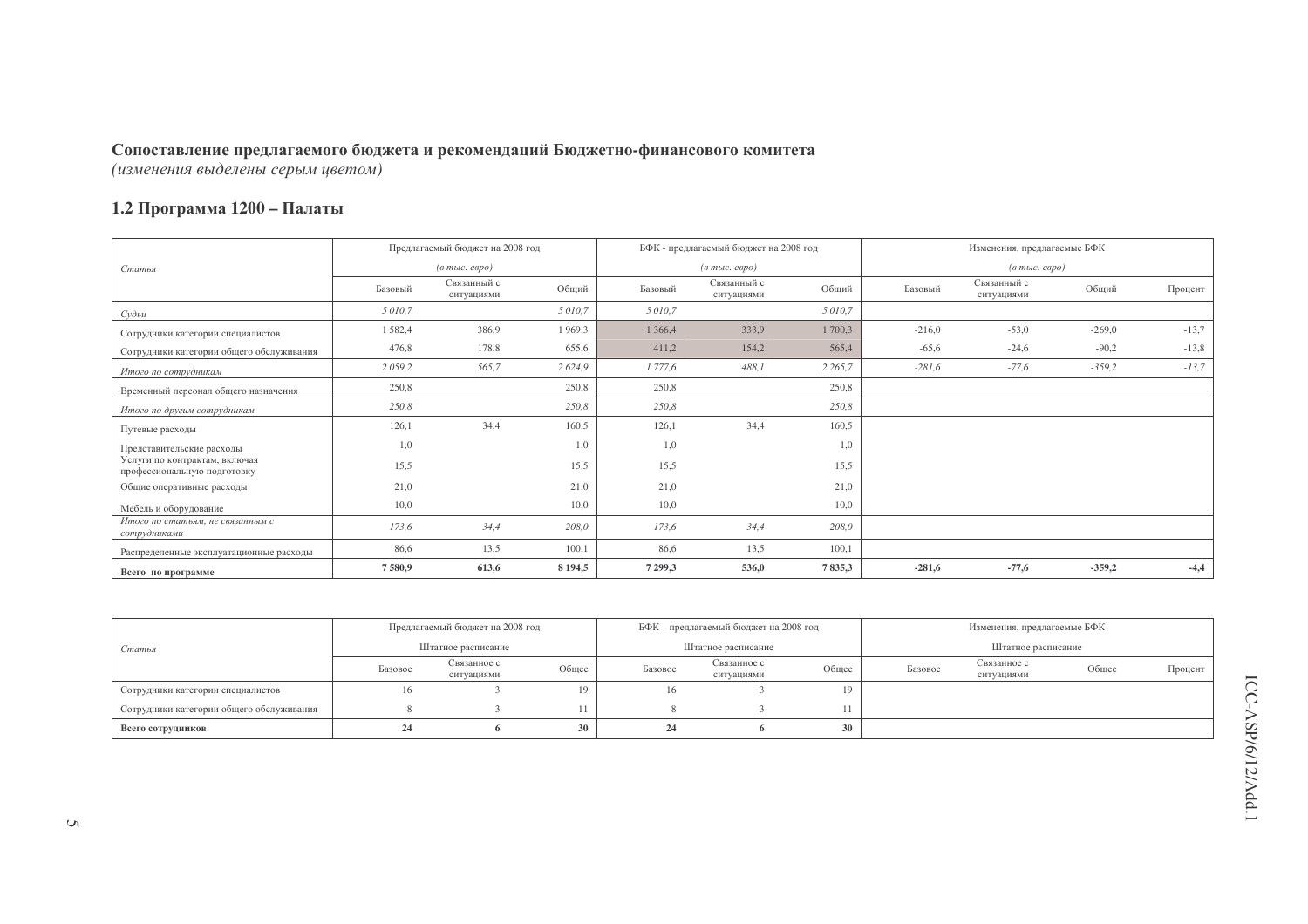$\circ$ 

### 2. Основная программа II - Канцелярия Прокурора

|                                                              |             | Предлагаемый бюджет на 2008 год   |             |             | БФК - предлагаемый бюджет на 2008 год |            |          | Изменения, предлагаемые БФК       |           |         |
|--------------------------------------------------------------|-------------|-----------------------------------|-------------|-------------|---------------------------------------|------------|----------|-----------------------------------|-----------|---------|
| Статья                                                       |             | $(a \text{ mole.} \text{~e}$ вро) |             |             | $(e \text{ molc.} \text{ eepo})$      |            |          | $(a \text{ mole. } e \text{spo})$ |           |         |
|                                                              | Базовый     | Связанный с<br>ситуациями         | Общий       | Базовый     | Связанный с<br>ситуациями             | Общий      | Базовый  | Связанный с<br>ситуациями         | Общий     | Процент |
| Сотрудники категории специалистов                            | 3 689,4     | 10 622,6                          | 14 3 12,0   | 3 185,7     | 9 5 23, 2                             | 12 708,9   | $-503,7$ | $-1099,4$                         | $-1603,1$ | $-11,2$ |
| Сотрудники категории общего обслуживания                     | 977,4       | 2 707,2                           | 3 6 8 4 . 6 | 890,7       | 2 4 6 7, 2                            | 3 3 5 7, 9 | $-86,7$  | $-240,0$                          | $-326,7$  | $-8,9$  |
| Итого по сотрудникам                                         | 4 666,8     | 13 329,8                          | 17 996,6    | 4 0 76,4    | 11 990,4                              | 16 066.8   | $-590,4$ | $-1339,4$                         | $-1929.8$ | $-10,7$ |
| Временная помощь общего назначения                           | 40,5        | 3 5 1 3 , 6                       | 3 5 5 4 1   | 40,5        | 3 5 1 3 , 6                           | 3 5 5 4 1  |          |                                   |           |         |
| Сверхурочные                                                 | 15,0        |                                   | 15,0        | 15,0        |                                       | 15,0       |          |                                   |           |         |
| Консультанты                                                 |             | 67,8                              | 67,8        |             | 67,8                                  | 67,8       |          |                                   |           |         |
| Итого по другим сотрудникам                                  | 55,5        | 3 581,4                           | 3 6 3 6, 9  | 55,5        | 3 581,4                               | 3 6 3 6, 9 |          |                                   |           |         |
| Путевые расходы                                              | 180,0       | 1812,7                            | 1992.7      | 180,0       | 1812,7                                | 1992.7     |          |                                   |           |         |
| Представительские расходы                                    | 10,0        |                                   | 10,0        | 10,0        |                                       | 10,0       |          |                                   |           |         |
| Услуги по контрактам, включая<br>профессиональную подготовку | 51,2        | 309,5                             | 360,7       | 51,2        | 309,5                                 | 360,7      |          |                                   |           |         |
| Общие оперативные расходы                                    |             | 274,6                             | 274,6       |             | 274,6                                 | 274,6      |          |                                   |           |         |
| Принадлежности и материалы                                   | 53,0        | 48,0                              | 101,0       | 53,0        | 48,0                                  | 101,0      |          |                                   |           |         |
| Мебель и оборудование                                        |             | 30,0                              | 30,0        |             | 30,0                                  | 30,0       |          |                                   |           |         |
| Итого по статьям, не связанным с<br>сотрудниками             | 294,2       | 2 474,8                           | 2 769,0     | 294,2       | 2 474,8                               | 2 769,0    |          |                                   |           |         |
| Распределенные эксплуатационные расходы                      | 219,6       | 508,9                             | 728,5       | 219,6       | 508,9                                 | 728,5      |          |                                   |           |         |
| Всего по Основной программе II                               | 5 2 3 6 , 1 | 19 894,9                          | 25 131,0    | 4 6 4 5 , 7 | 18 555,5                              | 23 201,2   | $-590,4$ | $-1339,4$                         | $-1929,8$ | $-7,7$  |

|                                          | Предлагаемый бюджет на 2008 год |                           |       |         | БФК – предлагаемый бюджет на 2008 год |              |         | Изменения, предлагаемые БФК |       |         |
|------------------------------------------|---------------------------------|---------------------------|-------|---------|---------------------------------------|--------------|---------|-----------------------------|-------|---------|
| Статья                                   |                                 | Штатное расписание        |       |         | Штатное расписание                    |              |         | Штатное расписание          |       |         |
|                                          | Базовое                         | Связанное с<br>ситуациями | Общее | Базовое | Связанное с<br>ситуациями             | Общее        | Базовое | Связанное с<br>ситуациями   | Общее | Процент |
| Сотрудники категории специалистов        |                                 | 110                       | 141   |         | 110                                   | 1.41<br>14 I |         |                             |       |         |
| Сотрудники категории общего обслуживания |                                 | 48                        | 65.   |         | 48                                    | 65           |         |                             |       |         |
| Всего сотрудников                        | 48                              | 158                       | 206   | 48      | 158                                   | 206          |         |                             |       |         |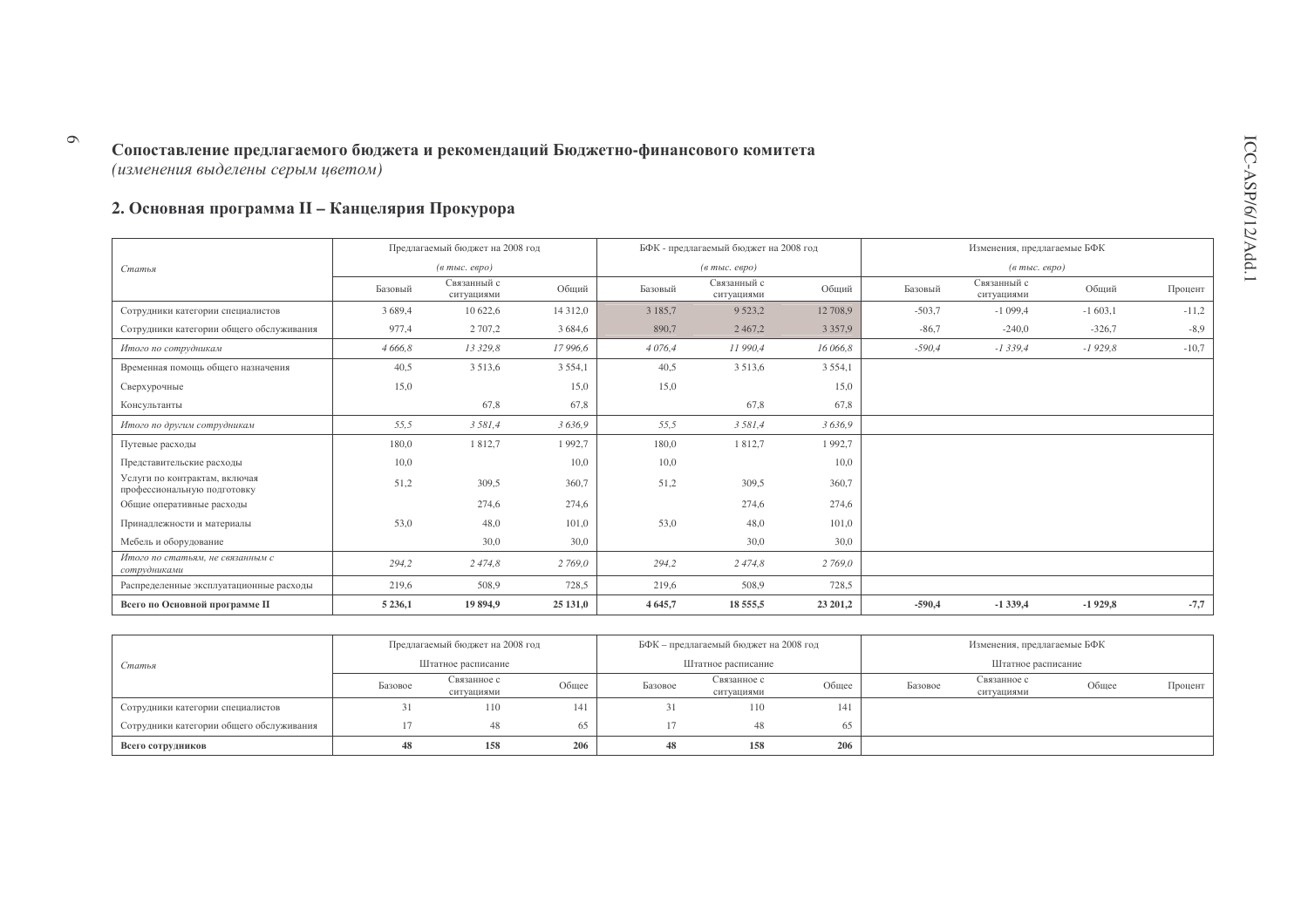### 2.1 Программа 2100 - Прокурор

|                                                              |         | Предлагаемый бюджет на 2008 год                    |             |         | БФК - предлагаемый бюджет на 2008 год              |             |          | Изменения, предлагаемые БФК                        |          |         |
|--------------------------------------------------------------|---------|----------------------------------------------------|-------------|---------|----------------------------------------------------|-------------|----------|----------------------------------------------------|----------|---------|
| Статья                                                       |         | $(\epsilon$ m <sub>bi</sub> c. $\epsilon$ egpo $)$ |             |         | $(\epsilon$ m <sub>bl</sub> $c$ , e $\epsilon$ po) |             |          | $(\epsilon$ m <sub>bl</sub> c. $\epsilon$ egpo $)$ |          |         |
|                                                              | Базовый | Связанный с<br>ситуациями                          | Общий       | Базовый | Связанный с<br>ситуациями                          | Общий       | Базовый  | Связанный с<br>ситуациями                          | Общий    | Процент |
| Сотрудники категории специалистов                            | 2 042,4 | 366,3                                              | 2 4 0 8 .7  | 1860,8  | 290,9                                              | 2 1 5 1 , 7 | $-181,6$ | $-75,4$                                            | $-257,0$ | $-10,7$ |
| Сотрудники категории общего обслуживания                     | 639,0   | 620,4                                              | 1 259,4     | 582,3   | 565,4                                              | 1 147,7     | $-56,7$  | $-55,0$                                            | $-111,7$ | $-8,9$  |
| Итого по сотрудникам                                         | 2 681,4 | 986,7                                              | 3 668.1     | 2443,1  | 856,3                                              | 3 2 9 9, 4  | $-238,3$ | $-130,4$                                           | $-368,7$ | $-10,1$ |
| Временный персонал общего назначения                         | 40,5    | 1 3 8 5 , 1                                        | 1425,6      | 40,5    | 1 3 8 5 , 1                                        | 1 4 25, 6   |          |                                                    |          |         |
| Сверхурочные                                                 | 15,0    |                                                    | 15,0        | 15,0    |                                                    | 15,0        |          |                                                    |          |         |
| Консультанты                                                 |         | 67,8                                               | 67,8        |         | 67,8                                               | 67,8        |          |                                                    |          |         |
| Итого по другим сотрудникам                                  | 55,5    | 1452,9                                             | 1508,4      | 55,5    | 1452,9                                             | 1 508.4     |          |                                                    |          |         |
| Путевые расходы                                              | 98,8    | 346,9                                              | 445.7       | 98,8    | 346,9                                              | 445,7       |          |                                                    |          |         |
| Представительские расходы                                    | 10,0    |                                                    | 10,0        | 10,0    |                                                    | 10,0        |          |                                                    |          |         |
| Услуги по контрактам, включая<br>профессиональную подготовку | 51,2    | 249,5                                              | 300,7       | 51,2    | 249,5                                              | 300,7       |          |                                                    |          |         |
| Общие оперативные расходы                                    |         | 10,0                                               | 10,0        |         | 10.0                                               | 10,0        |          |                                                    |          |         |
| Принадлежности и материалы                                   | 53,0    | 28,0                                               | 81,0        | 53,0    | 28,0                                               | 81,0        |          |                                                    |          |         |
| Мебель и оборудование                                        |         | 30,0                                               | 30,0        |         | 30,0                                               | 30,0        |          |                                                    |          |         |
| Итого по статьям, не связанным с<br>сотрудниками             | 213,0   | 664,4                                              | 877,4       | 213,0   | 664,4                                              | 877,4       |          |                                                    |          |         |
| Распределенные эксплуатационные расходы                      | 137,4   | 48,3                                               | 185,7       | 137,4   | 48,3                                               | 185,7       |          |                                                    |          |         |
| Всего по программе                                           | 3 087,3 | 3 1 5 2 3                                          | 6 2 3 9 , 6 | 2 849,0 | 3 0 2 1,9                                          | 5870,9      | $-238,3$ | $-130,4$                                           | $-368,7$ | $-5,9$  |

|                                          |                    | Предлагаемый бюджет на 2008 год |                     |         | БФК - предлагаемый бюджет на 2008 год |                      |         | Изменения, предлагаемые БФК |       |         |
|------------------------------------------|--------------------|---------------------------------|---------------------|---------|---------------------------------------|----------------------|---------|-----------------------------|-------|---------|
| Статья                                   | Штатное расписание |                                 |                     |         | Штатное расписание                    |                      |         | Штатное расписание          |       |         |
|                                          | Базовое            | Связанное с<br>ситуациями       | Общее               | Базовое | Связанное с<br>ситуациями             | Общее                | Базовое | Связанное с<br>ситуациями   | Общее | Процент |
| Сотрудники категории специалистов        |                    |                                 | 29.                 | 19      |                                       | 2 <sup>2</sup><br>29 |         |                             |       |         |
| Сотрудники категории общего обслуживания |                    |                                 | $\mathcal{L}$<br>∠∠ |         |                                       | 22                   |         |                             |       |         |
| Всего сотрудников                        | 45<br>15           |                                 |                     | 30      | 15                                    | 45                   |         |                             |       |         |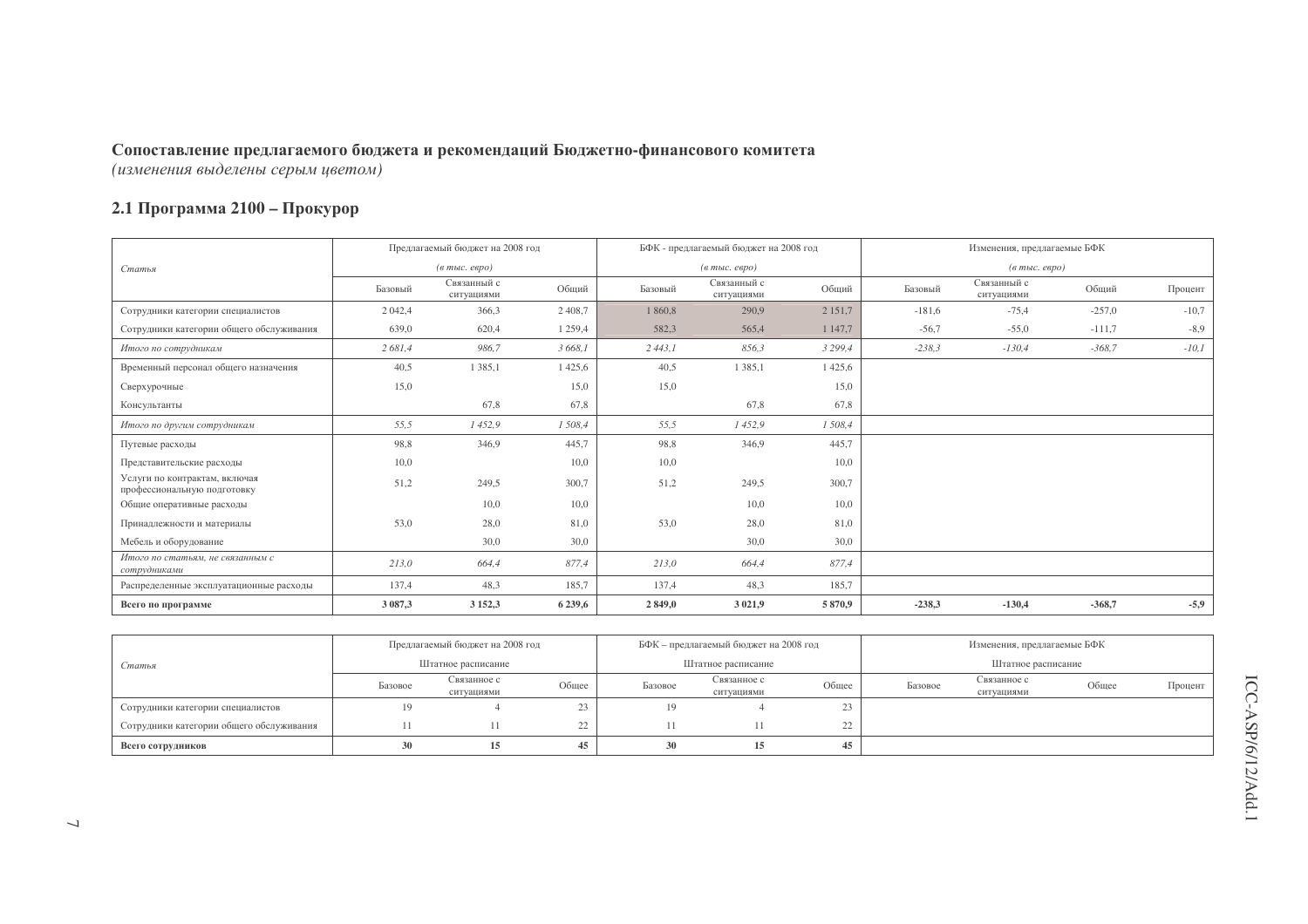#### 2.2 Программа 2200 – Отдел по юрисдикции, дополняемости и сотрудничеству

 $\infty$ 

|                                                  |         | Предлагаемый бюджет на 2008 год  |             |         | БФК - предлагаемый бюджет на 2008 год          |         | Изменения, предлагаемые БФК |                                                    |          |         |  |
|--------------------------------------------------|---------|----------------------------------|-------------|---------|------------------------------------------------|---------|-----------------------------|----------------------------------------------------|----------|---------|--|
| Статья                                           |         | $(a \text{ molc.} \text{~espo})$ |             |         | $(e$ m <sub>bl</sub> $c$ . $e$ $e$ $p$ $o$ $)$ |         |                             | $(\epsilon$ m <sub>bl</sub> c. $\epsilon$ egpo $)$ |          |         |  |
|                                                  | Базовый | Связанный с<br>ситуациями        | Общий       | Базовый | Связанный с<br>ситуациями                      | Общий   | Базовый                     | Связанный с<br>ситуациями                          | Общий    | Процент |  |
| Сотрудники категории специалистов                | 716,4   | 812,9                            | 1529.3      | 652.7   | 740,6                                          | 1 393,3 | $-63,7$                     | $-72,3$                                            | $-136,0$ | $-8,9$  |  |
| Сотрудники категории общего обслуживания         | 112,8   |                                  | 112,8       | 102,8   |                                                | 102.8   | $-10,0$                     |                                                    | $-10.0$  | $-8,9$  |  |
| Итого по сотрудникам                             | 829,2   | 812,9                            | 1642.1      | 755,5   | 740,6                                          | 1 496.1 | $-73,7$                     | $-72,3$                                            | $-146,0$ | $-8.9$  |  |
| Путевые расходы                                  | 45,7    | 264,8                            | 310,5       | 45,7    | 264,8                                          | 310,5   |                             |                                                    |          |         |  |
| Итого по статьям, не связанным с<br>сотрудниками | 45,7    | 264,8                            | 310,5       | 45,7    | 264,8                                          | 310,5   |                             |                                                    |          |         |  |
| Распределенные эксплуатационные расходы          | 36,6    | 25,8                             | 62.4        | 36,6    | 25,8                                           | 62.4    |                             |                                                    |          |         |  |
| Всего по программе                               | 911,5   | 1 103,5                          | 2 0 1 5 , 0 | 837,8   | 1 0 3 1 , 2                                    | 1869,0  | $-73,7$                     | $-72,3$                                            | $-146.0$ | $-7,2$  |  |

|                                          |         | Предлагаемый бюджет на 2008 год |       |         | БФК – предлагаемый бюджет на 2008 год |       | Изменения, предлагаемые БФК |                           |       |         |
|------------------------------------------|---------|---------------------------------|-------|---------|---------------------------------------|-------|-----------------------------|---------------------------|-------|---------|
| Статья                                   |         | Штатное расписание              |       |         | Штатное расписание                    |       |                             | Штатное расписание        |       |         |
|                                          | Базовое | Связанное с<br>ситуациями       | Общее | Базовое | Связанное с<br>ситуациями             | Общее | Базовое                     | Связанное с<br>ситуациями | Общее | Процент |
| Сотрудники категории специалистов        |         |                                 |       |         |                                       |       |                             |                           |       |         |
| Сотрудники категории общего обслуживания |         |                                 |       |         |                                       |       |                             |                           |       |         |
| Всего сотрудников                        |         |                                 | 16.   |         |                                       | 16    |                             |                           |       |         |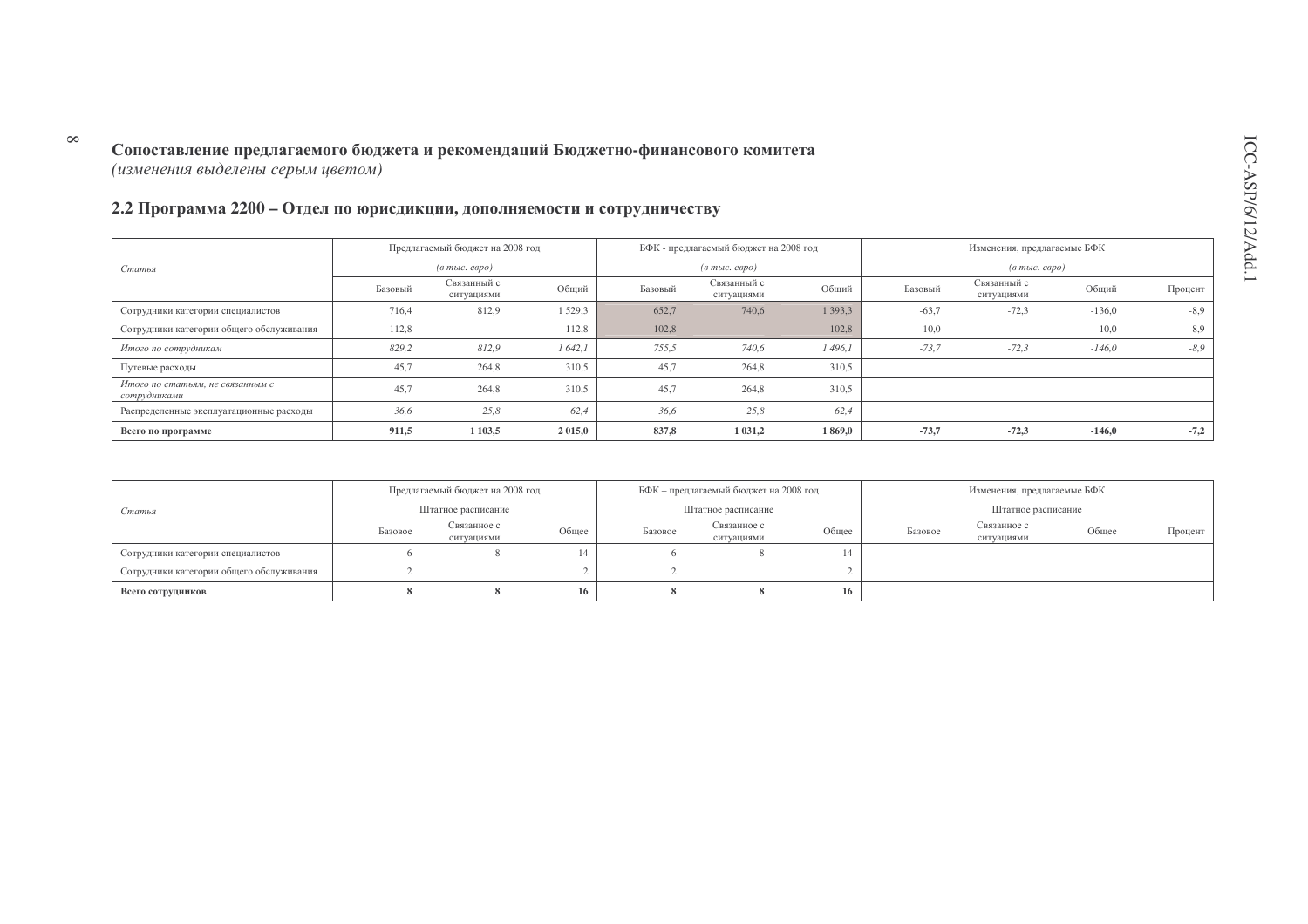#### **2.3 Программа 2300 – Следственный отдел**

|                                                              |         | Предлагаемый бюджет на 2008 год  |             |         | БФК - предлагаемый бюджет на 2008 год                       |             |          | Изменения, предлагаемые БФК            |           |         |
|--------------------------------------------------------------|---------|----------------------------------|-------------|---------|-------------------------------------------------------------|-------------|----------|----------------------------------------|-----------|---------|
| Статья                                                       |         | $(a \text{ molc.} \text{ espo})$ |             |         | $(\epsilon$ m <sub>bl</sub> $c$ . $\epsilon$ e $\rho$ o $)$ |             |          | $(e$ m <sub>bl</sub> $c$ . $e$ e $po)$ |           |         |
|                                                              | Базовый | Связанный с<br>ситуациями        | Общий       | Базовый | Связанный с<br>ситуациями                                   | Общий       | Базовый  | Связанный с<br>ситуациями              | Общий     | Процент |
| Сотрудники категории специалистов                            | 480,7   | 7 1 5 0 4                        | 7631,1      | 262,2   | 6482,6                                                      | 6 744,8     | $-218.5$ | $-667,8$                               | $-886,3$  | $-11,6$ |
| Сотрудники категории общего обслуживания                     | 112,8   | 1 692,0                          | 1804,8      | 102,8   | 1 542,0                                                     | 1 644,8     | $-10.0$  | $-150,0$                               | $-160,0$  | $-8,9$  |
| Итого по сотрудникам                                         | 593,5   | 8 8 4 2, 4                       | 9435,9      | 365,0   | 8 0 24,6                                                    | 8 3 8 9 , 6 | $-228,5$ | $-817.8$                               | $-1046,3$ | $-11,1$ |
| Временный персонал общего назначения                         |         | 1 909,0                          | 1 909,0     |         | 1 909,0                                                     | 1 909,0     |          |                                        |           |         |
| Итого по другим сотрудникам                                  |         | 1 909,0                          | 1 909,0     |         | 1 909,0                                                     | 1 909,0     |          |                                        |           |         |
| Путевые расходы                                              | 7,4     | 1 0 7 6 , 0                      | 1 0 8 3 , 4 | 7,4     | 1 0 76,0                                                    | 1 0 8 3 , 4 |          |                                        |           |         |
| Услуги по контрактам, включая<br>профессиональную подготовку |         | 60,0                             | 60,0        |         | 60,0                                                        | 60,0        |          |                                        |           |         |
| Общие оперативные расходы                                    |         | 264,6                            | 264,6       |         | 264,6                                                       | 264,6       |          |                                        |           |         |
| Принадлежности и материалы                                   |         | 20,0                             | 20,0        |         | 20,0                                                        | 20,0        |          |                                        |           |         |
| Итого по статьям, не связанным с<br>сотрудниками             | 7,4     | 1 420,6                          | 1428,0      | 7,4     | 1420,6                                                      | 1 428,0     |          |                                        |           |         |
| Распределенные эксплуатационные расходы                      | 22,7    | 341,5                            | 364,2       | 22,7    | 341,5                                                       | 364,2       |          |                                        |           |         |
| Всего по программе                                           | 623,6   | 12 5 13,5                        | 13 137,1    | 395,1   | 11 695,7                                                    | 12 090,8    | $-228,5$ | $-817,8$                               | $-1046,3$ | $-8,0$  |

|                                          |         | Предлагаемый бюджет на 2008 год |       |         | БФК – предлагаемый бюджет на 2008 год |            |         | Изменения, предлагаемые БФК |       |         |
|------------------------------------------|---------|---------------------------------|-------|---------|---------------------------------------|------------|---------|-----------------------------|-------|---------|
| Статья                                   |         | Штатное расписание              |       |         | Штатное расписание                    |            |         | Штатное расписание          |       |         |
|                                          | Базовое | Связанное с<br>ситуациями       | Обшее | Базовое | Связанное с<br>ситуациями             | Обшее      | Базовое | Связанное с<br>ситуациями   | Общее | Процент |
| Сотрудники категории специалистов        |         | 76                              | 79    |         | 76                                    |            |         |                             |       |         |
| Сотрудники категории общего обслуживания |         | 30                              | 32    |         | 30                                    | 22<br>سک ف |         |                             |       |         |
| Всего сотрудников                        |         | 106                             | 111   |         | 106                                   | 111        |         |                             |       |         |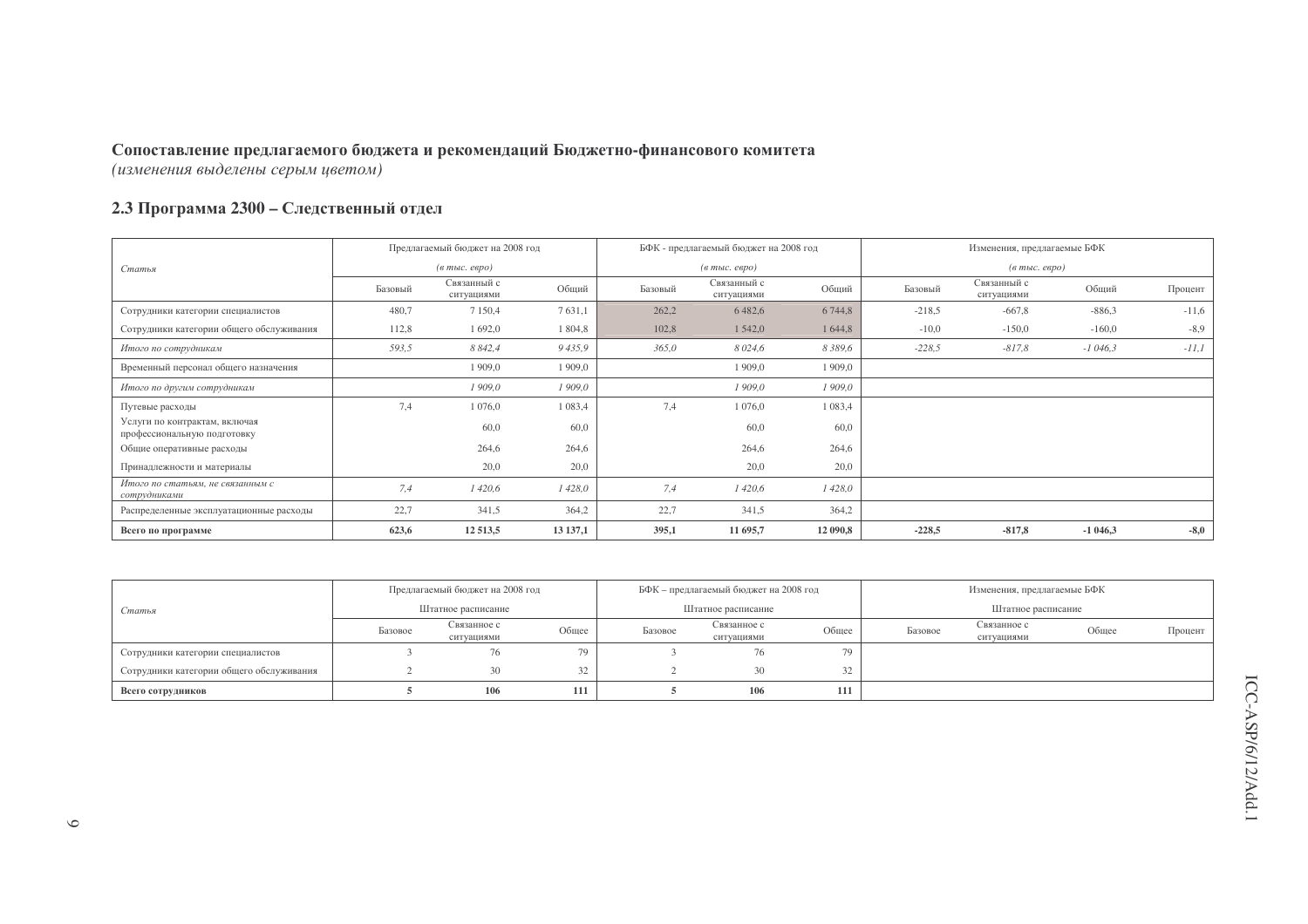#### 2.4 Программа 2400 – Отдел уголовного преследования

|                                                  |         | Предлагаемый бюджет на 2008 год  |             |         | БФК - предлагаемый бюджет на 2008 год                  |             |         | Изменения, предлагаемые БФК  |          |         |
|--------------------------------------------------|---------|----------------------------------|-------------|---------|--------------------------------------------------------|-------------|---------|------------------------------|----------|---------|
| Статья                                           |         | $(a \text{ molc.} \text{ espo})$ |             |         | $(a \text{ mole.} \text{~} \text{~} \text{~} \text{~}$ |             |         | $(a \text{ mole.} \text{~e}$ |          |         |
|                                                  | Базовый | Связанный с<br>ситуациями        | Общий       | Базовый | Связанный с<br>ситуациями                              | Общий       | Базовый | Связанный с<br>ситуациями    | Общий    | Процент |
| Сотрудники категории специалистов                | 449.9   | 2 2 9 3 , 0                      | 2742,9      | 410,0   | 2 0 0 9, 1                                             | 2 4 1 9 , 1 | $-39.9$ | $-283.9$                     | $-323.8$ | $-11,8$ |
| Сотрудники категории общего обслуживания         | 112,8   | 394,8                            | 507,6       | 102,8   | 359,8                                                  | 462,6       | $-10,0$ | $-35,0$                      | $-45,0$  | $-8,9$  |
| Итого по сотрудникам                             | 562,7   | 2687,8                           | 3 2 5 0 , 5 | 512,8   | 2 368,9                                                | 2 881,7     | $-49,9$ | $-318,9$                     | $-368,8$ | $-11,3$ |
| Временный персонал общего назначения             |         | 219,5                            | 219,5       |         | 219,5                                                  | 219,5       |         |                              |          |         |
| Итого по другим сотрудникам                      |         | 219,5                            | 219,5       |         | 219,5                                                  | 219,5       |         |                              |          |         |
| Путевые расходы                                  | 28,1    | 125,0                            | 153,1       | 28,1    | 125,0                                                  | 153,1       |         |                              |          |         |
| Итого по статьям, не связанным с<br>сотрудниками | 28,1    | 125,0                            | 153,1       | 28,1    | 125,0                                                  | 153,1       |         |                              |          |         |
| Распределенные эксплуатационные расходы          | 22.9    | 93,3                             | 116.2       | 22.9    | 93.3                                                   | 116.2       |         |                              |          |         |
| Всего по программе                               | 613,7   | 3 1 2 5 , 6                      | 3739,3      | 563,8   | 2806,7                                                 | 3 3 7 0 , 5 | $-49.9$ | $-318,9$                     | $-368,8$ | $-9,9$  |

|                                          |         | Предлагаемый бюджет на 2008 год |       |         | БФК – предлагаемый бюджет на 2008 год |       |         | Изменения, предлагаемые БФК |       |         |
|------------------------------------------|---------|---------------------------------|-------|---------|---------------------------------------|-------|---------|-----------------------------|-------|---------|
| Статья                                   |         | Штатное расписание              |       |         | Штатное расписание                    |       |         | Штатное расписание          |       |         |
|                                          | Базовое | Связанное с<br>ситуациями       | Общее | Базовое | Связанное с<br>ситуациями             | Общее | Базовое | Связанное с<br>ситуациями   | Общее | Процент |
| Сотрудники категории специалистов        |         | 22                              |       |         | 22                                    | سد    |         |                             |       |         |
| Сотрудники категории общего обслуживания |         |                                 |       |         |                                       |       |         |                             |       |         |
| Всего сотрудников                        |         | 29                              | 34    |         | 29                                    |       |         |                             |       |         |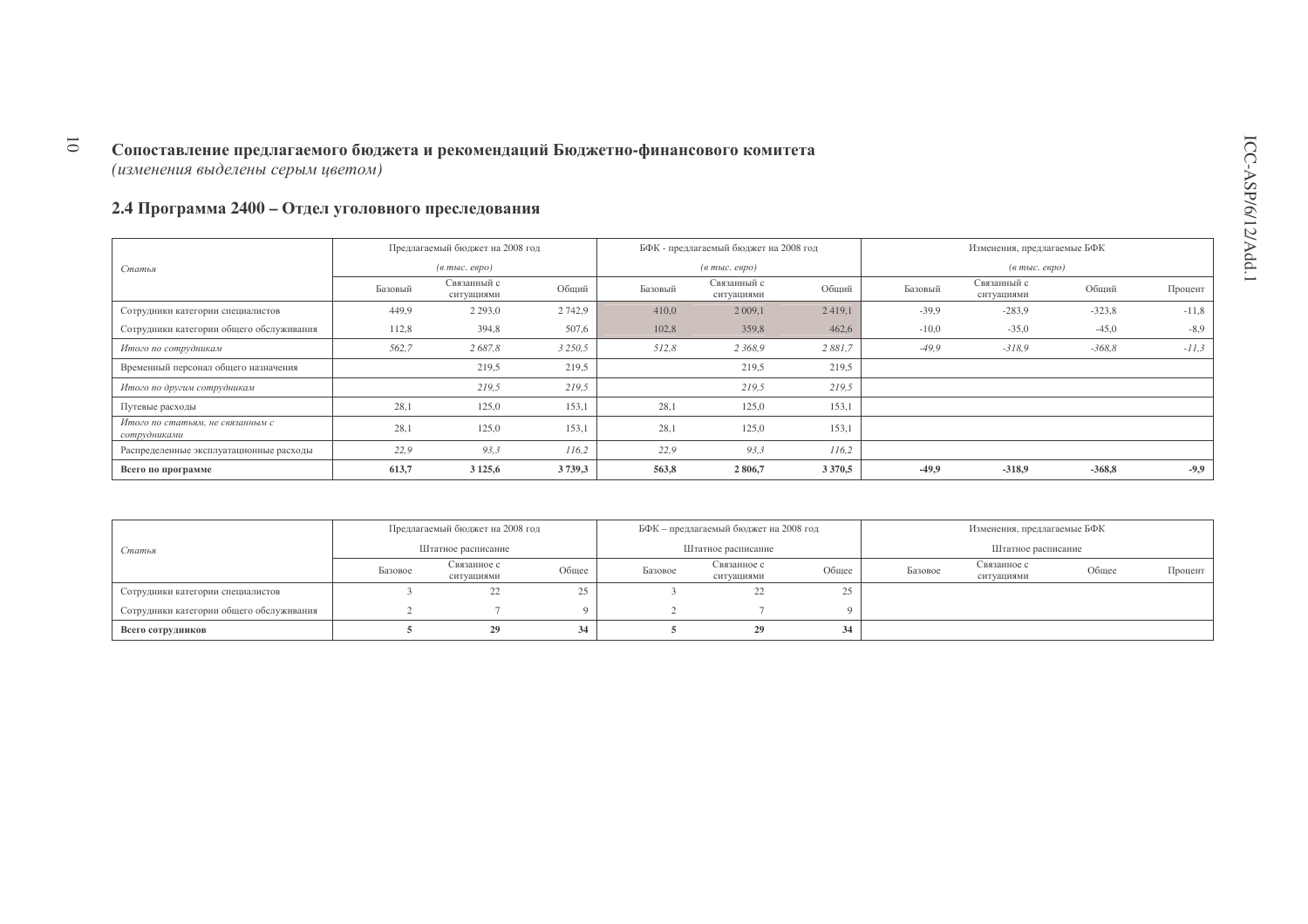### 3. Основная программа III - Секретариат Суда

|                                                              |             | Предлагаемый бюджет на 2008 год                    |            |             | БФК - предлагаемый бюджет на 2008 год |             |           | Изменения, предлагаемые БФК                        |           |         |
|--------------------------------------------------------------|-------------|----------------------------------------------------|------------|-------------|---------------------------------------|-------------|-----------|----------------------------------------------------|-----------|---------|
| Статья                                                       |             | $(\epsilon$ m <sub>bi</sub> c. $\epsilon$ egpo $)$ |            |             | $(a \text{ mole.} \text{~e}$          |             |           | $(\epsilon$ m <sub>bi</sub> c. $\epsilon$ egpo $)$ |           |         |
|                                                              | Базовый     | Связанный с<br>ситуациями                          | Общий      | Базовый     | Связанный с<br>ситуациями             | Общий       | Базовый   | Связанный с<br>ситуациями                          | Общий     | Процент |
| Сотрудники категории специалистов                            | 10 652,0    | 6 6 2 3 , 2                                        | 17 275,2   | 9 577,2     | 5 9 7 2 , 2                           | 15 549,4    | $-1074,8$ | $-651,0$                                           | $-1725,8$ | $-10,0$ |
| Сотрудники категории общего обслуживания                     | 7413,4      | 5 5 2 0, 9                                         | 12 9 34, 3 | 6 7 1 0 . 6 | 4 9 7 4 4                             | 11 685,0    | $-702,8$  | $-546,5$                                           | $-1249,3$ | $-9,7$  |
| Итого по сотрудникам                                         | 18 065,4    | 12 144,1                                           | 30 209,5   | 16 287,8    | 10 946,6                              | 27 234,4    | $-1777.6$ | $-1197.5$                                          | $-2975,1$ | $-9,8$  |
| Временный персонал общего назначения                         | 1 2 3 9 , 4 | 1 656,4                                            | 2895,8     | 1 304,1     | 1497,9                                | 2 802,0     | 64,7      | $-158,5$                                           | $-93,8$   | $-3,2$  |
| Временный персонал для обслуживания<br>заседаний             | 310,2       | 44,7                                               | 354,9      | 310,2       | 44,7                                  | 354.9       |           |                                                    |           |         |
| Сверхурочные                                                 | 202,6       | 95,4                                               | 298,0      | 202,6       | 95,4                                  | 298,0       |           |                                                    |           |         |
| Консультанты                                                 | 39,0        | 207,2                                              | 246,2      | 39,0        | 207,2                                 | 246,2       |           |                                                    |           |         |
| Итого по другим сотрудникам                                  | 1791,2      | 2 003,7                                            | 3794,9     | 1855,9      | 1845,2                                | 3 701,1     | 64,7      | $-158,5$                                           | $-93,8$   | $-2,5$  |
| Путевые расходы                                              | 230,9       | 1561,6                                             | 1792,5     | 228,3       | 1561,6                                | 1789,9      | $-2,6$    |                                                    | $-2,6$    | $-0,1$  |
| Представительские расходы                                    | 10,0        |                                                    | 10,0       | 10,0        |                                       | 10,0        |           |                                                    |           |         |
| Услуги по контрактам, включая<br>профессиональную подготовку | 1739.3      | 4 0 5 7.4                                          | 5 7 9 6, 7 | 1739,3      | 3 7 3 5 9                             | 5 4 7 5 , 2 |           | $-321.5$                                           | $-321,5$  | $-5,5$  |
| Общие оперативные расходы                                    | 5 3 5 5 9   | 5 109,6                                            | 10465,5    | 5 3 5 5 9   | 5 109,6                               | 10465.5     |           |                                                    |           |         |
| Принадлежности и материалы                                   | 687,8       | 370,1                                              | 1057,9     | 687,8       | 370,1                                 | 1 0 5 7 9   |           |                                                    |           |         |
| Мебель и оборудование                                        | 596,3       | 295,0                                              | 891,3      | 596,3       | 295,0                                 | 891,3       |           |                                                    |           |         |
| Итого по статьям, не связанным с<br>сотрудниками             | 8 620,2     | 11 393,7                                           | 20013,9    | 8617,6      | 11 072,2                              | 19 689,8    | $-2,6$    | $-321,5$                                           | $-324,1$  | $-1,6$  |
| Распределенные эксплуатационные расходы                      | $-371,8$    | $-571,0$                                           | $-942,8$   | $-371,8$    | $-571,0$                              | $-942,8$    |           |                                                    |           |         |
| Всего по Основной программе III                              | 28 105,0    | 24 970,5                                           | 53 075,5   | 26 389,5    | 23 29 3,0                             | 49 682.5    | $-1715,5$ | $-1677,5$                                          | $-3393,0$ | $-6,4$  |

|                                          |                    | Предлагаемый бюджет на 2008 год |       |                 | БФК - предлагаемый бюджет на 2008 год |       | Изменения, предлагаемые БФК |                           |       |         |
|------------------------------------------|--------------------|---------------------------------|-------|-----------------|---------------------------------------|-------|-----------------------------|---------------------------|-------|---------|
| Статья                                   | Штатное расписание |                                 |       |                 | Штатное расписание                    |       |                             | Штатное расписание        |       |         |
|                                          | Базовое            | Связанное с<br>ситуациями       | Общее | Базовое         | Связанное с<br>ситуациями             | Общее | Базовое                     | Связанное с<br>ситуациями | Общее | Процент |
| Сотрудники категории специалистов        |                    |                                 | 171   | 98              |                                       | 170   |                             |                           |       | $-0,6$  |
| Сотрудники категории общего обслуживания | 131                | 109                             | 240   | 13 <sup>2</sup> | 109                                   | 240   |                             |                           |       |         |
| Всего сотрудников                        | 230                | 181                             | 411   | 229             | 181                                   | 410   |                             |                           |       | $-0,2$  |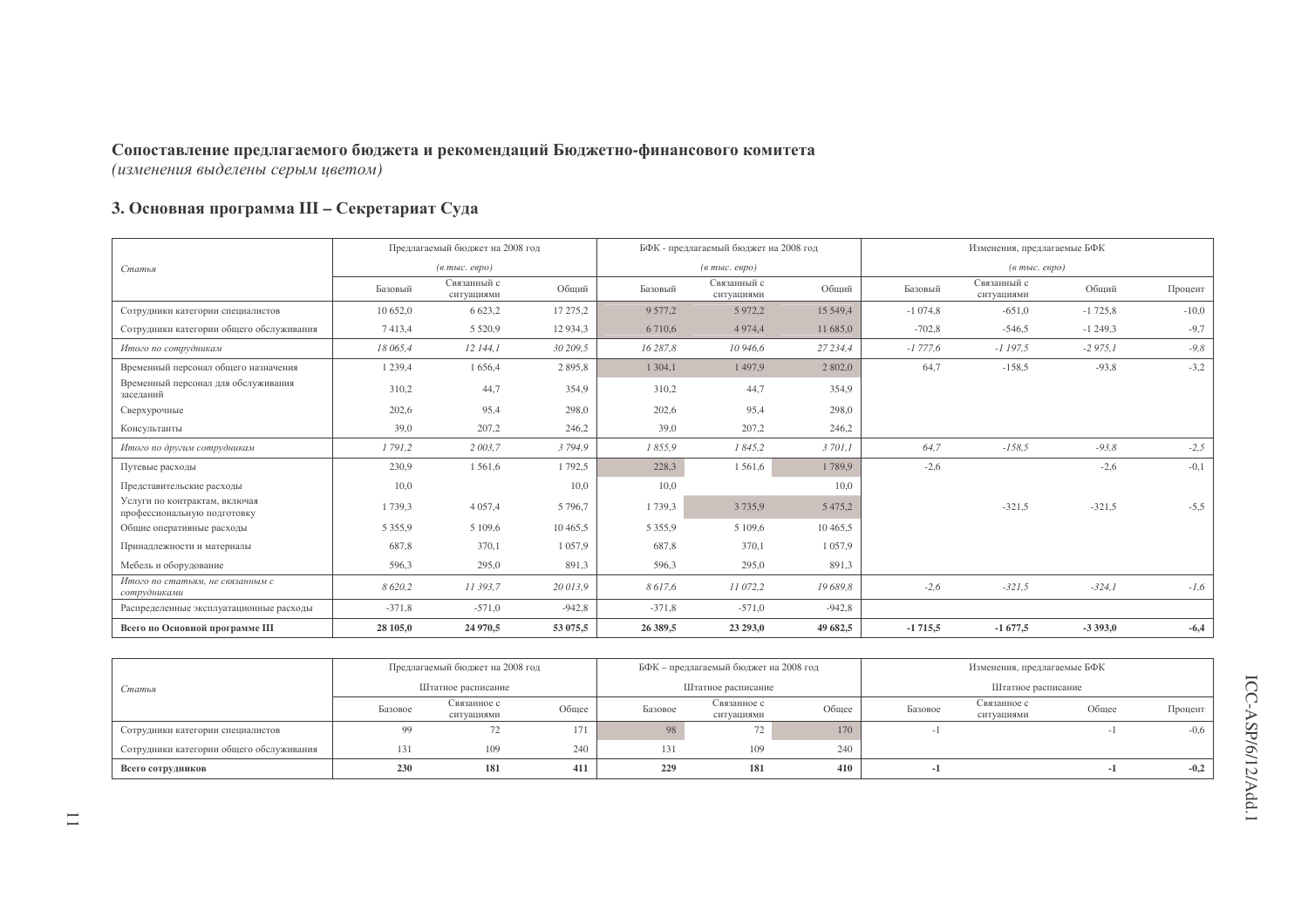### 3.1 Программа 3100 - Канцелярия Секретаря

|                                                              |             | Предлагаемый бюджет на 2008 год                    |             |             | БФК - предлагаемый бюджет на 2008 год  |             |          | Изменения, предлагаемые БФК                           |          |         |
|--------------------------------------------------------------|-------------|----------------------------------------------------|-------------|-------------|----------------------------------------|-------------|----------|-------------------------------------------------------|----------|---------|
| Статья                                                       |             | $(\epsilon$ m <sub>bi</sub> c. $\epsilon$ egpo $)$ |             |             | $(6 \text{ molc.}$ $\epsilon$ egpo $)$ |             |          | $(\epsilon$ m <sub>bl</sub> $c$ . $\epsilon$ egpo $)$ |          |         |
|                                                              | Базовый     | Связанный с<br>ситуациями                          | Общий       | Базовый     | Связанный с<br>ситуациями              | Общий       | Базовый  | Связанный с<br>ситуациями                             | Общий    | Процент |
| Судьи                                                        |             |                                                    |             |             |                                        |             |          |                                                       |          |         |
| Сотрудники категории специалистов                            | 2 3 0 6, 6  | 389,3                                              | 2695,9      | 2 0 2 3 , 7 | 321.3                                  | 2 3 4 5 , 0 | $-282.9$ | $-68.0$                                               | $-350.9$ | $-13,0$ |
| Сотрудники категории общего обслуживания                     | 2 4 2 4 .6  | 1 3 2 1 , 9                                        | 3 7 4 6 5   | 2 2 0 9 .5  | 1 241,5                                | 3 4 5 1 , 0 | $-215,1$ | $-80,4$                                               | $-295,5$ | $-7,9$  |
| Итого по сотрудникам                                         | 4 7 3 1 , 2 | 1711,2                                             | 6 4 4 2, 4  | 4 2 3 3 , 2 | 1562,8                                 | 5 796.0     | $-498.0$ | $-148,4$                                              | $-646,4$ | $-10,0$ |
| Временный персонал общего назначения                         | 891,4       | 20,9                                               | 912,3       | 956,1       | 20,9                                   | 977,0       | 64,7     |                                                       | 64,7     | 7,1     |
| Сверхурочные                                                 | 132,6       | 37,4                                               | 170,0       | 132,6       | 37,4                                   | 170,0       |          |                                                       |          |         |
| Итого по другим сотрудникам                                  | 1 024,0     | 58,3                                               | 1 082,3     | 1 088,7     | 58,3                                   | 1147,0      | 64,7     |                                                       | 64,7     | 6,0     |
| Путевые расходы                                              | 52,3        | 567,2                                              | 619,5       | 52,3        | 567,2                                  | 619,5       |          |                                                       |          |         |
| Представительские расходы                                    | 10,0        |                                                    | 10,0        | 10,0        |                                        | 10,0        |          |                                                       |          |         |
| Услуги по контрактам, включая<br>профессиональную подготовку | 217,1       | 283,9                                              | 501,0       | 217,1       | 283,9                                  | 501,0       |          |                                                       |          |         |
| Общие оперативные расходы                                    | 100,0       | 30,0                                               | 130,0       | 100,0       | 30,0                                   | 130,0       |          |                                                       |          |         |
| Принадлежности и материалы                                   | 75,0        | 22,4                                               | 97,4        | 75,0        | 22,4                                   | 97,4        |          |                                                       |          |         |
| Мебель и оборудование                                        | 1,3         |                                                    | 1.3         | 1,3         |                                        | 1,3         |          |                                                       |          |         |
| Итого по статьям, не связанным с<br>сотрудниками             | 455,7       | 903,5                                              | 1 3 5 9 , 2 | 455,7       | 903,5                                  | 1 359,2     |          |                                                       |          |         |
| Распределенные эксплуатационные расходы                      | 223,8       | 45,0                                               | 268,8       | 223,8       | 45,0                                   | 268,8       |          |                                                       |          |         |
| Всего по программе                                           | 6 4 3 4 , 7 | 2718,0                                             | 9 1 5 2, 7  | 6 001,4     | 2569,6                                 | 8571,0      | $-433,3$ | $-148,4$                                              | $-581,7$ | $-6,4$  |

|                                          |                    | Предлагаемый бюджет на 2008 год |       |         | БФК – предлагаемый бюджет на 2008 год |       |         | Изменения, предлагаемые БФК |       |         |
|------------------------------------------|--------------------|---------------------------------|-------|---------|---------------------------------------|-------|---------|-----------------------------|-------|---------|
| Статья                                   | Штатное расписание |                                 |       |         | Штатное расписание                    |       |         | Штатное расписание          |       |         |
|                                          | Базовое            | Связанное с<br>ситуациями       | Общее | Базовое | Связанное с<br>ситуациями             | Общее | Базовое | Связанное с<br>ситуациями   | Общее | Процент |
| Сотрудники категории специалистов        |                    |                                 |       | 18      |                                       |       |         |                             |       | $-4,2$  |
| Сотрудники категории общего обслуживания | 43                 |                                 |       |         |                                       | 58    |         |                             |       |         |
| Всего сотрудников                        | 62                 |                                 | 82    |         | 20                                    | 81    |         |                             |       | $-1,2$  |

 $\overline{\omega}$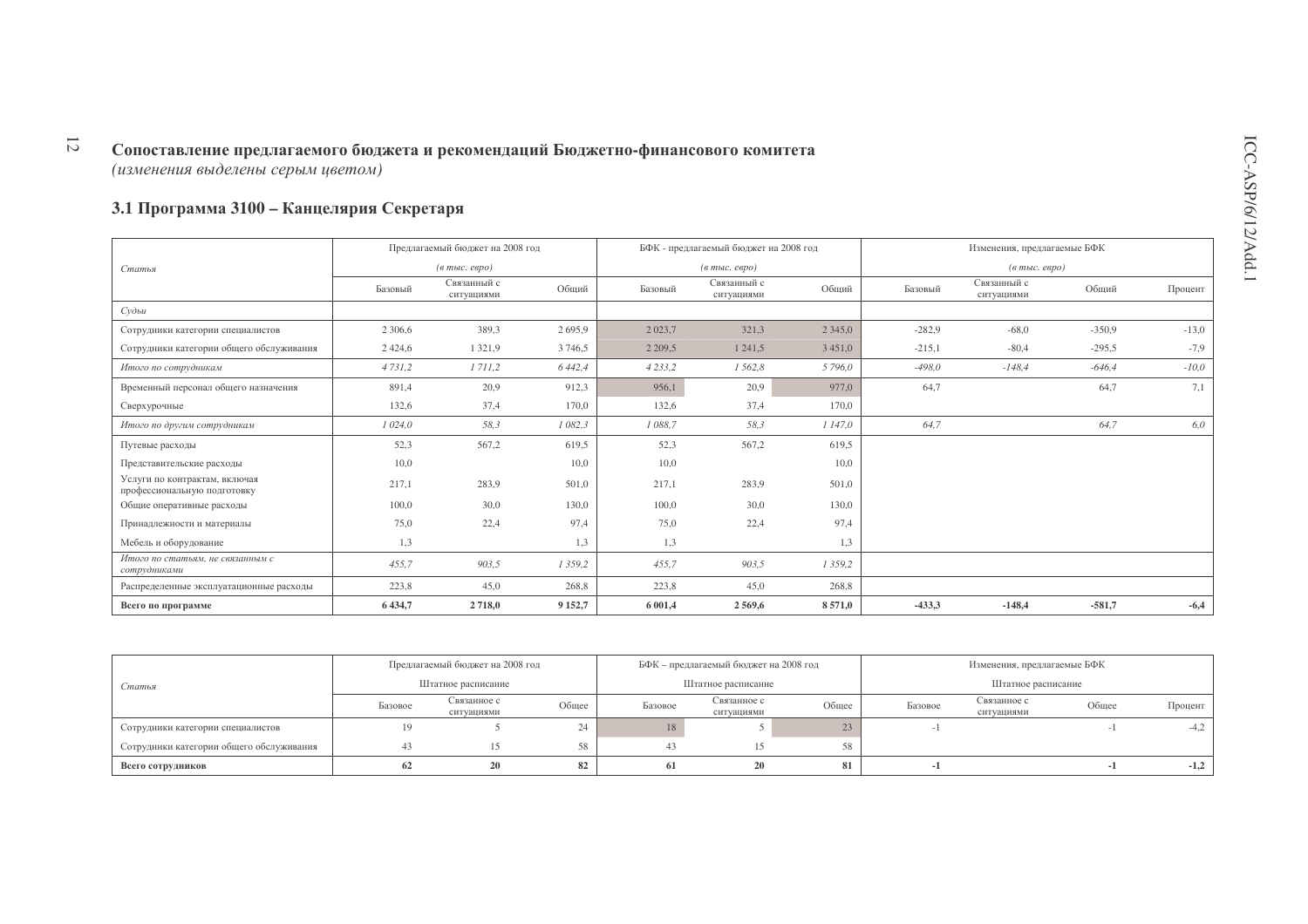#### 3.2 Программа 3200 - Отдел общего административного обслуживания

|                                                              |             | Предлагаемый бюджет на 2008 год   |             |             | БФК - предлагаемый бюджет на 2008 год                   |             |          | Изменения, предлагаемые БФК                           |           |         |
|--------------------------------------------------------------|-------------|-----------------------------------|-------------|-------------|---------------------------------------------------------|-------------|----------|-------------------------------------------------------|-----------|---------|
| Статья                                                       |             | $(a \text{ mole.} \text{~e}$ вро) |             |             | $(a \text{ mol.} \text{ e }\text{e}\text{ }p\text{ }o)$ |             |          | $(\epsilon$ m <sub>bi</sub> $c$ . $\epsilon$ egpo $)$ |           |         |
|                                                              | Базовый     | Связанный с<br>ситуациями         | Общий       | Базовый     | Связанный с<br>ситуациями                               | Общий       | Базовый  | Связанный с<br>ситуациями                             | Общий     | Процент |
| Сотрудники категории специалистов                            | 3 4 5 6, 9  | 997,0                             | 4453,9      | 3 0 9 9 , 6 | 913,0                                                   | 4 0 1 2,6   | $-357.3$ | $-84,0$                                               | $-441,3$  | $-9,9$  |
| Сотрудники категории общего обслуживания                     | 3935,9      | 1677,5                            | 5 6 1 3,4   | 3 5 6 4 5   | 1471,4                                                  | 5 0 3 5 , 9 | $-371,4$ | $-206,1$                                              | $-577.5$  | $-10,3$ |
| Итого по сотрудникам                                         | 7392,8      | 2 674,5                           | 10 067,3    | 6 664,1     | 2 3 8 4 4                                               | 9 0 48.5    | $-728,7$ | $-290,1$                                              | $-1018,8$ | $-10,1$ |
| Временный персонал общего назначения                         | 198,6       | 665,2                             | 863,8       | 198,6       | 665,2                                                   | 863,8       |          |                                                       |           |         |
| Временный персонал для обслуживания<br>заседаний             | 32,5        |                                   | 32,5        | 32,5        |                                                         | 32,5        |          |                                                       |           |         |
| Сверхурочные                                                 | 70,0        | 28,0                              | 98,0        | 70,0        | 28,0                                                    | 98,0        |          |                                                       |           |         |
| Консультанты                                                 | 20,0        |                                   | 20,0        | 20,0        |                                                         | 20,0        |          |                                                       |           |         |
| Итого по другим сотрудникам                                  | 321,1       | 693,2                             | 1014,3      | 321,1       | 693,2                                                   | 1014,3      |          |                                                       |           |         |
| Путевые расходы                                              | 96,3        | 203,4                             | 299,7       | 93,7        | 203,4                                                   | 297.1       | $-2,6$   |                                                       | $-2,6$    | $-0.9$  |
| Услуги по контрактам, включая<br>профессиональную подготовку | 1 046,2     | 894,5                             | 1940,7      | 1 046,2     | 894,5                                                   | 1 940,7     |          |                                                       |           |         |
| Общие оперативные расходы                                    | 4 1 4 8 , 9 | 3 0 3 5 , 1                       | 7 1 8 4 , 0 | 4 1 4 8 , 9 | 3 0 3 5 , 1                                             | 7 1 8 4 , 0 |          |                                                       |           |         |
| Принадлежности и материалы                                   | 421,6       | 231,7                             | 653,3       | 421,6       | 231,7                                                   | 653,3       |          |                                                       |           |         |
| Мебель и оборудование                                        | 477,4       | 242,0                             | 719,4       | 477,4       | 242,0                                                   | 719,4       |          |                                                       |           |         |
| Итого по статьям, не связанным с<br>сотрудниками             | 6 190,4     | 4 606,7                           | 10 797,1    | 6 187,8     | 4 606,7                                                 | 10 794,5    | $-2,6$   |                                                       | $-2,6$    | 0,0     |
| Распределенные эксплуатационные расходы                      | $-830,2$    | $-881,3$                          | $-1711,5$   | $-830,2$    | $-881,3$                                                | $-1711,5$   |          |                                                       |           |         |
| Всего по программе                                           | 13 074,1    | 7 093,1                           | 20 167,2    | 12 342,8    | 6 803,0                                                 | 19 145,8    | $-731,3$ | $-290,1$                                              | $-1021,4$ | $-5,1$  |

|                                          |                    | Предлагаемый бюджет на 2008 год |       |         | БФК – предлагаемый бюджет на 2008 год |       | Изменения, предлагаемые БФК |                           |       |         |  |
|------------------------------------------|--------------------|---------------------------------|-------|---------|---------------------------------------|-------|-----------------------------|---------------------------|-------|---------|--|
| Статья                                   | Штатное расписание |                                 |       |         | Штатное расписание                    |       |                             | Штатное расписание        |       |         |  |
|                                          | Базовое            | Связанное с<br>ситуациями       | Общее | Базовое | Связанное с<br>ситуациями             | Общее | Базовое                     | Связанное с<br>ситуациями | Общее | Процент |  |
| Сотрудники категории специалистов        |                    | 10                              | 44    |         | 10                                    |       |                             |                           |       |         |  |
| Сотрудники категории общего обслуживания | 69                 |                                 | 102   | 69      |                                       | 102   |                             |                           |       |         |  |
| Всего сотрудников                        | 103                | 43                              | 146   | 103     | 43                                    | 146   |                             |                           |       |         |  |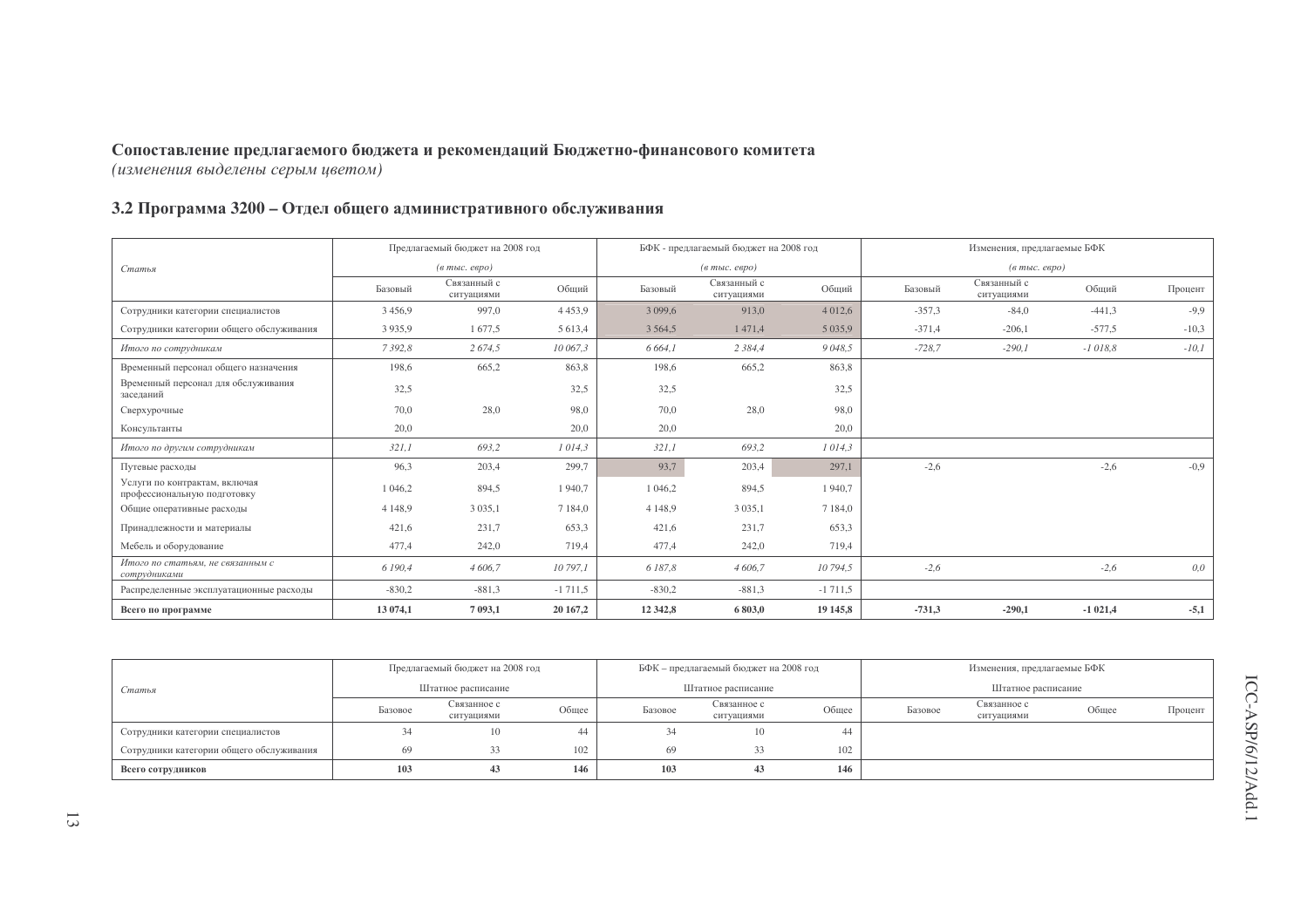### 3.3 Программа 3300 - Отдел обслуживания Суда

|                                                              |             | Предлагаемый бюджет на 2008 год |             |             | БФК - предлагаемый бюджет на 2008 год |             |          | Изменения, предлагаемые БФК            |          |         |
|--------------------------------------------------------------|-------------|---------------------------------|-------------|-------------|---------------------------------------|-------------|----------|----------------------------------------|----------|---------|
| Статья                                                       |             | $(a$ тыс. евро)                 |             |             | $(a$ тыс. евро)                       |             |          | $(e$ m <sub>bl</sub> $c$ . $e$ e $po)$ |          |         |
|                                                              | Базовый     | Связанный с<br>ситуациями       | Общий       | Базовый     | Связанный с<br>ситуациями             | Общий       | Базовый  | Связанный с<br>ситуациями              | Общий    | Процент |
| Сотрудники категории специалистов                            | 2 8 8 6 . 6 | 3 6 2 1 , 8                     | 6 5 0 8 , 4 | 2 6 3 0 , 1 | 3 3 0 4 4                             | 5 9 3 4 5   | $-256,5$ | $-317,4$                               | $-573,9$ | $-8, 8$ |
| Сотрудники категории общего обслуживания                     | 394,8       | 2 0 5 9 3                       | 2 4 5 4 , 1 | 359,8       | 1 840,5                               | 2 2 0 0 3   | $-35,0$  | $-218,8$                               | $-253,8$ | $-10,3$ |
| Итого по сотрудникам                                         | 3 281,4     | 5 681,1                         | 8 9 6 2, 5  | 2989,9      | 5 144,9                               | 8 1 3 4 , 8 | $-291,5$ | $-536,2$                               | $-827.7$ | $-9,2$  |
| Временный персонал общего назначения                         | 118,0       | 714,3                           | 832.3       | 118,0       | 655,0                                 | 773.0       |          | $-59,3$                                | $-59,3$  | $-7,1$  |
| Временный персонал для обслуживания<br>заседаний             | 277,7       | 44,7                            | 322,4       | 277,7       | 44,7                                  | 322,4       |          |                                        |          |         |
| Сверхурочные                                                 |             | 30,0                            | 30,0        |             | 30,0                                  | 30,0        |          |                                        |          |         |
| Консультанты                                                 | 11,0        | 207,2                           | 218,2       | 11,0        | 207,2                                 | 218,2       |          |                                        |          |         |
| Итого по другим сотрудникам                                  | 406,7       | 996,2                           | 1 402,9     | 406,7       | 936,9                                 | 1 343,6     |          | $-59,3$                                | $-59,3$  | $-4,2$  |
| Путевые расходы                                              | 30,4        | 605,8                           | 636,2       | 30,4        | 605,8                                 | 636,2       |          |                                        |          |         |
| Услуги по контрактам, включая<br>профессиональную подготовку | 390,9       | 222,3                           | 613,2       | 390,9       | 222,3                                 | 613,2       |          |                                        |          |         |
| Общие оперативные расходы                                    | 1 100,0     | 2 006,5                         | 3 106,5     | 1 100.0     | 2 0 0 6 .5                            | 3 106,5     |          |                                        |          |         |
| Принадлежности и материалы                                   | 30,5        | 116,0                           | 146,5       | 30,5        | 116,0                                 | 146,5       |          |                                        |          |         |
| Мебель и оборудование                                        | 47,6        | 38,0                            | 85,6        | 47,6        | 38,0                                  | 85,6        |          |                                        |          |         |
| Итого по статьям, не связанным с<br>сотрудниками             | 1 599,4     | 2 988,6                         | 4588,0      | 1599,4      | 2 988,6                               | 4 5 8 8,0   |          |                                        |          |         |
| Распределенные эксплуатационные расходы                      | 122,7       | 184,4                           | 307,1       | 122,7       | 184,4                                 | 307,1       |          |                                        |          |         |
| Всего по программе                                           | 5 4 1 0 , 2 | 9850,3                          | 15 260,5    | 5 1 1 8 , 7 | 9 2 5 4 , 8                           | 14 373,5    | $-291,5$ | $-595,5$                               | $-887,0$ | $-5,8$  |

|                                          |         | Предлагаемый бюджет на 2008 год |       |         | БФК – предлагаемый бюджет на 2008 год |              | Изменения, предлагаемые БФК |                           |       |         |
|------------------------------------------|---------|---------------------------------|-------|---------|---------------------------------------|--------------|-----------------------------|---------------------------|-------|---------|
| Статья                                   |         | Штатное расписание              |       |         | Штатное расписание                    |              |                             | Штатное расписание        |       |         |
|                                          | Базовое | Связанное с<br>ситуациями       | Общее | Базовое | Связанное с<br>ситуациями             | Общее        | Базовое                     | Связанное с<br>ситуациями | Общее | Процент |
| Сотрудники категории специалистов        |         | 39                              | 66.   |         | 39                                    | 66           |                             |                           |       |         |
| Сотрудники категории общего обслуживания |         |                                 | 50    |         |                                       | $50^{\circ}$ |                             |                           |       |         |
| Всего сотрудников                        |         | 82                              | 116   | 34      | 82                                    | 116          |                             |                           |       |         |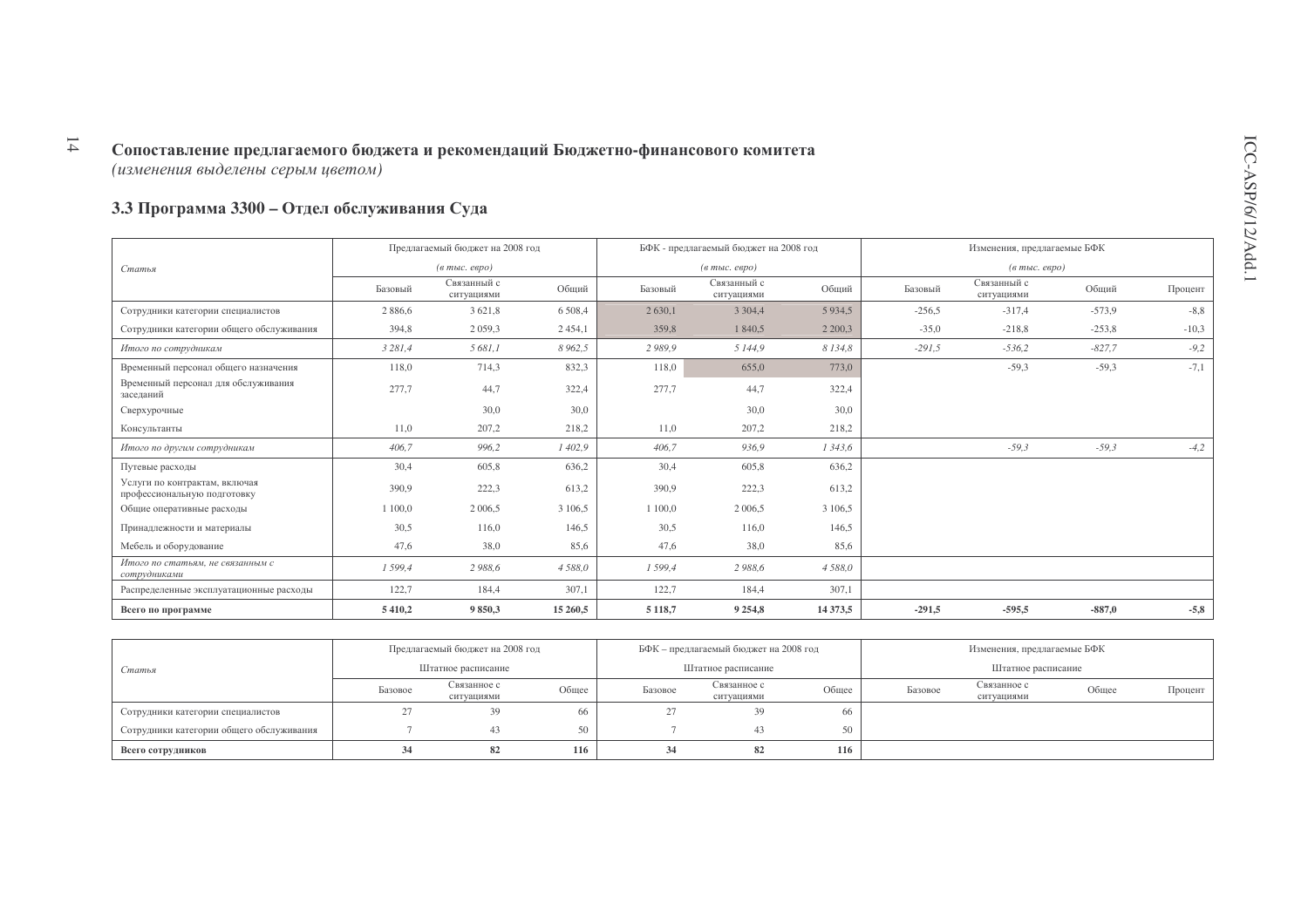#### 3.4 Программа 3400 – Секция общественной информации и документации

|                                                              |         | Предлагаемый бюджет на 2008 год                    |             |            | БФК - предлагаемый бюджет на 2008 год                   |            |         | Изменения, предлагаемые БФК            |          |         |
|--------------------------------------------------------------|---------|----------------------------------------------------|-------------|------------|---------------------------------------------------------|------------|---------|----------------------------------------|----------|---------|
| Статья                                                       |         | $(\epsilon$ m <sub>bl</sub> $c$ . $\epsilon$ egpo) |             |            | $(a \text{ mol.} \text{ e }\text{e}\text{ }p\text{ }o)$ |            |         | $(e$ m <sub>bl</sub> $c$ . $e$ e $po)$ |          |         |
|                                                              | Базовый | Связанный с<br>ситуациями                          | Общий       | Базовый    | Связанный с<br>ситуациями                               | Общий      | Базовый | Связанный с<br>ситуациями              | Общий    | Процент |
| Сотрудники категории специалистов                            | 841,4   | 494,4                                              | 1 3 3 5 , 8 | 766,5      | 412,5                                                   | 1 179,0    | $-74.9$ | $-81,9$                                | $-156,8$ | $-11,7$ |
| Сотрудники категории общего обслуживания                     | 313,4   | 188,3                                              | 501,7       | 288,4      | 171,4                                                   | 459,8      | $-25,0$ | $-16,9$                                | $-41,9$  | $-8,4$  |
| Итого по сотрудникам                                         | 1 154,8 | 682,7                                              | 1837,5      | 1 0 5 4, 9 | 583,9                                                   | 1638,8     | $-99.9$ | $-98,8$                                | $-198,7$ | $-10,8$ |
| Временный персонал общего назначения                         |         | 94,1                                               | 94,1        |            | 94,1                                                    | 94,1       |         |                                        |          |         |
| Итого по другим сотрудникам                                  |         | 94,1                                               | 94,1        |            | 94,1                                                    | 94,1       |         |                                        |          |         |
| Путевые расходы                                              | 14,0    | 76,0                                               | 90,0        | 14,0       | 76,0                                                    | 90,0       |         |                                        |          |         |
| Услуги по контрактам, включая<br>профессиональную подготовку | 65,7    | 802,7                                              | 868,4       | 65,7       | 802,7                                                   | 868,4      |         |                                        |          |         |
| Общие оперативные расходы                                    | 7,0     |                                                    | 7.0         | 7,0        |                                                         | 7.0        |         |                                        |          |         |
| Принадлежности и материалы                                   | 160,0   |                                                    | 160,0       | 160,0      |                                                         | 160,0      |         |                                        |          |         |
| Мебель и оборудование                                        | 70,0    | 15,0                                               | 85,0        | 70,0       | 15,0                                                    | 85,0       |         |                                        |          |         |
| Итого по статьям, не связанным с<br>сотрудниками             | 316,7   | 893,7                                              | 1210,4      | 316,7      | 893,7                                                   | 1210,4     |         |                                        |          |         |
| Распределенные эксплуатационные расходы                      | 50,6    | 38,2                                               | 88,8        | 50,6       | 38,2                                                    | 88,8       |         |                                        |          |         |
| Всего по программе                                           | 1522,1  | 1708,7                                             | 3 2 3 0 , 8 | 1422,2     | 1609,9                                                  | 3 0 3 2, 1 | $-99,9$ | $-98,8$                                | $-198,7$ | $-6,2$  |

|                                          |         | Предлагаемый бюджет на 2008 год |       |         | БФК - предлагаемый бюджет на 2008 год |       |         | Изменения, предлагаемые БФК |       |         |
|------------------------------------------|---------|---------------------------------|-------|---------|---------------------------------------|-------|---------|-----------------------------|-------|---------|
| Статья                                   |         | Штатное расписание              |       |         | Штатное расписание                    |       |         | Штатное расписание          |       |         |
|                                          | Базовое | Связанное с<br>ситуациями       | Общее | Базовое | Связанное с<br>ситуациями             | Общее | Базовое | Связанное с<br>ситуациями   | Общее | Процент |
| Сотрудники категории специалистов        |         |                                 | 14    |         |                                       | 14    |         |                             |       |         |
| Сотрудники категории общего обслуживания |         |                                 |       |         |                                       | 17    |         |                             |       |         |
| Всего сотрудников                        |         |                                 | 31    | 14      |                                       | JІ    |         |                             |       |         |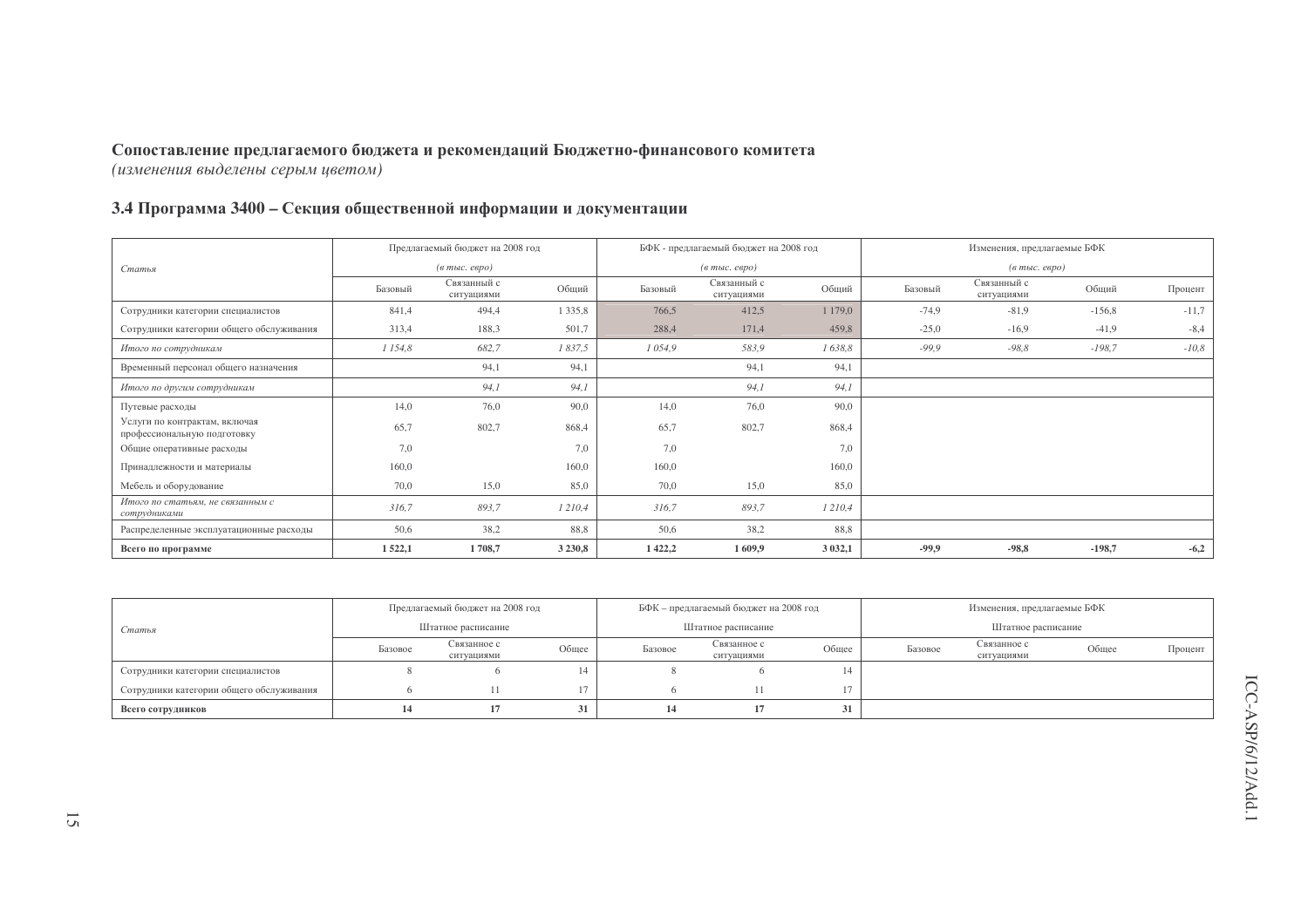#### 3.5 Программа 3500 - Отдел по делам потерпевших и адвокатов

|                                                              |         | Предлагаемый бюджет на 2008 год                         |             |             | БФК - предлагаемый бюджет на 2008 год |             |          | Изменения, предлагаемые БФК      |          |         |
|--------------------------------------------------------------|---------|---------------------------------------------------------|-------------|-------------|---------------------------------------|-------------|----------|----------------------------------|----------|---------|
| Статья                                                       |         | $(a \text{ mol.} \text{ e }\text{e}\text{ }p\text{ }o)$ |             |             | $(a \text{ molc.} \text{ espo})$      |             |          | $(a \text{ molc.} \text{ espo})$ |          |         |
|                                                              | Базовый | Связанный с<br>ситуациями                               | Общий       | Базовый     | Связанный с<br>ситуациями             | Общий       | Базовый  | Связанный с<br>ситуациями        | Общий    | Процент |
| Сотрудники категории специалистов                            | 1 160,5 | 1 1 2 0,7                                               | 2 2 8 1 , 2 | 1 0 5 7 3   | 1 0 2 1 , 0                           | 2 0 78, 3   | $-103,2$ | $-99,7$                          | $-202,9$ | $-8,9$  |
| Сотрудники категории общего обслуживания                     | 344,7   | 273,9                                                   | 618,6       | 288,4       | 249,6                                 | 538,0       | $-56,3$  | $-24,3$                          | $-80,6$  | $-13,0$ |
| Итого по сотрудникам                                         | 1 505,2 | 1 3 9 4, 6                                              | 2899,8      | 1 3 4 5 , 7 | 1 270,6                               | 2 616,3     | $-159,5$ | $-124,0$                         | $-283,5$ | $-9,8$  |
| Временный персонал общего назначения                         | 31,4    | 161,9                                                   | 193,3       | 31,4        | 62,7                                  | 94,1        |          | $-99,2$                          | $-99,2$  | $-51,3$ |
| Консультанты                                                 | 8,0     |                                                         | 8,0         | 8,0         |                                       | 8,0         |          |                                  |          |         |
| Итого по другим сотрудникам                                  | 39,4    | 161,9                                                   | 201,3       | 39,4        | 62,7                                  | 102,1       |          | $-99,2$                          | $-99,2$  | $-49,3$ |
| Путевые расходы                                              | 37,9    | 109,2                                                   | 147,1       | 37,9        | 109,2                                 | 147,1       |          |                                  |          |         |
| Услуги по контрактам, включая<br>профессиональную подготовку | 19,4    | 1 854,0                                                 | 1873,4      | 19,4        | 1532,5                                | 1551,9      |          | $-321.5$                         | $-321,5$ | $-17,2$ |
| Общие оперативные расходы                                    |         | 38,0                                                    | 38.0        |             | 38.0                                  | 38.0        |          |                                  |          |         |
| Принадлежности и материалы                                   | 0,7     |                                                         | 0,7         | 0,7         |                                       | 0,7         |          |                                  |          |         |
| Итого по статьям, не связанным с<br>сотрудниками             | 58,0    | 2 001,2                                                 | 2059,2      | 58,0        | 1679,7                                | 1 737,7     |          | $-321,5$                         | $-321,5$ | $-15,6$ |
| Распределенные эксплуатационные расходы                      | 61,3    | 42,7                                                    | 104,0       | 61,3        | 42,7                                  | 104,0       |          |                                  |          |         |
| Всего по программе                                           | 1663,9  | 3 600,4                                                 | 5 2 6 4 3   | 1504,4      | 3 0 5 5 , 7                           | 4 5 6 0 , 1 | $-159,5$ | $-544,7$                         | $-704,2$ | $-13,4$ |

|                                          |         | Предлагаемый бюджет на 2008 год |       |         | БФК – предлагаемый бюджет на 2008 год |       | Изменения, предлагаемые БФК |                           |       |         |
|------------------------------------------|---------|---------------------------------|-------|---------|---------------------------------------|-------|-----------------------------|---------------------------|-------|---------|
| Статья                                   |         | Штатное расписание              |       |         | Штатное расписание                    |       |                             | Штатное расписание        |       |         |
|                                          | Базовое | Связанное с<br>ситуациями       | Общее | Базовое | Связанное с<br>ситуациями             | Общее | Базовое                     | Связанное с<br>ситуациями | Общее | Процент |
| Сотрудники категории специалистов        |         | 12                              | 23    |         | L Z.                                  |       |                             |                           |       |         |
| Сотрудники категории общего обслуживания |         |                                 | 13.   |         |                                       |       |                             |                           |       |         |
| Всего сотрудников                        |         | 19                              | 26    |         | 19                                    | 36    |                             |                           |       |         |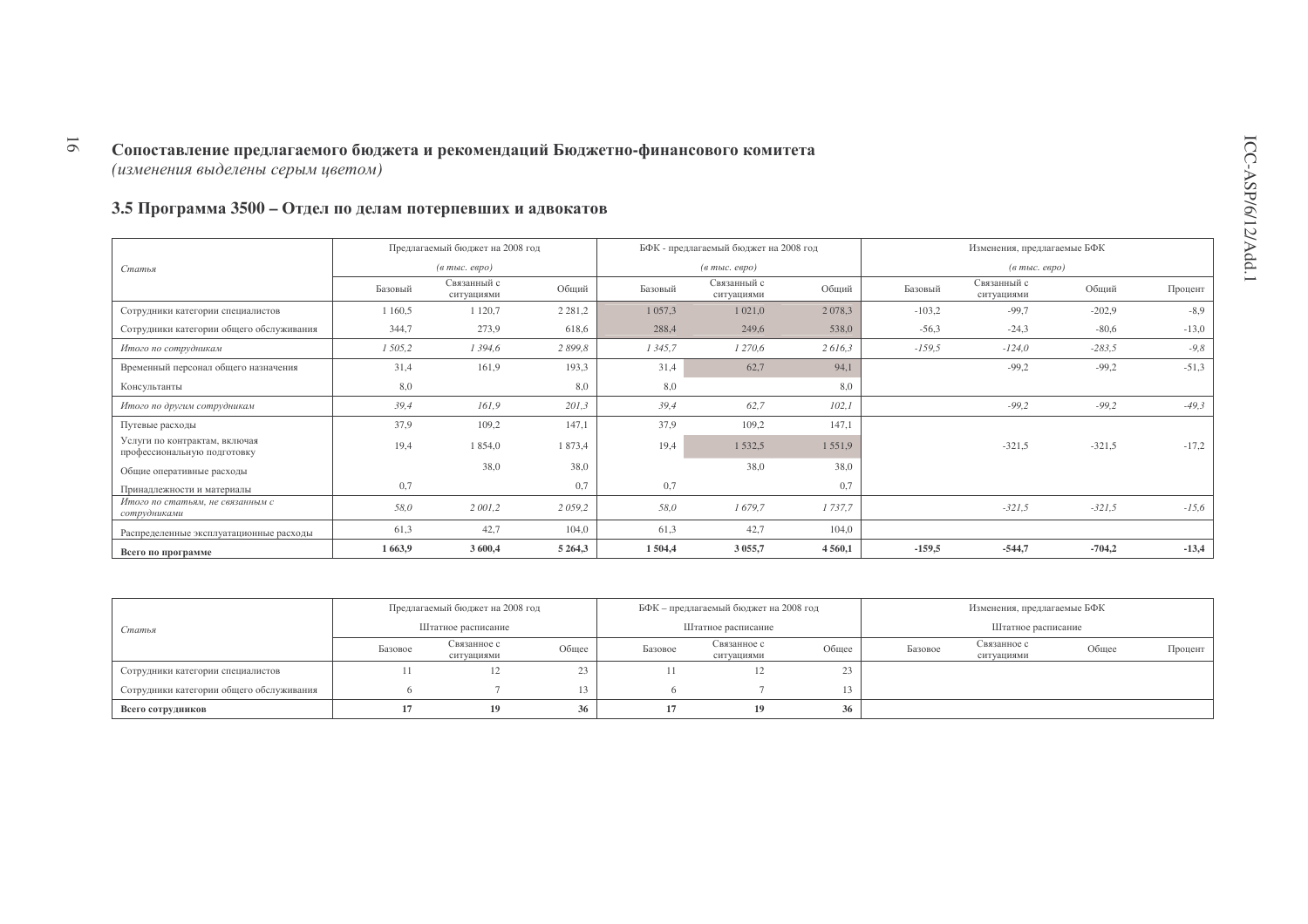### 4. Основная программа IV - Секретариат Ассамблеи государств-участников

|                                                              | Предлагаемый бюджет на 2008 год<br>БФК - предлагаемый бюджет на 2008 год |                                  |             |             |                                  |             |         | Изменения, предлагаемые БФК                        |         |         |
|--------------------------------------------------------------|--------------------------------------------------------------------------|----------------------------------|-------------|-------------|----------------------------------|-------------|---------|----------------------------------------------------|---------|---------|
| Статья                                                       |                                                                          | $(a \text{ molc.} \text{ espo})$ |             |             | $(e \text{ molc.} \text{ eepo})$ |             |         | $(\epsilon$ m <sub>bl</sub> c. $\epsilon$ egpo $)$ |         |         |
|                                                              | Базовый                                                                  | Связанный с<br>ситуациями        | Общий       | Базовый     | Связанный с<br>ситуациями        | Общий       | Базовый | Связанный с<br>ситуациями                          | Общий   | Процент |
| Сотрудники категории специалистов                            | 500.5                                                                    |                                  | 500.5       | 522,1       |                                  | 522,1       | 21,6    |                                                    | 21,6    | 4.3     |
| Сотрудники категории общего обслуживания                     | 337,8                                                                    |                                  | 337,8       | 239,4       |                                  | 239,4       | $-98,4$ |                                                    | $-98,4$ | $-29,1$ |
| Итого по сотрудникам                                         | 838,3                                                                    |                                  | 838,3       | 761,5       |                                  | 761,5       | $-76,8$ |                                                    | $-76,8$ | $-9,2$  |
| Временный персонал общего назначения                         | 614,1                                                                    |                                  | 614,1       | 614,1       |                                  | 614,1       |         |                                                    |         |         |
| Временный персонал для обслуживания<br>заседаний             | 1 205,7                                                                  |                                  | 1 205,7     | 1 205,7     |                                  | 1 205,7     |         |                                                    |         |         |
| Сверхурочные                                                 | 60,0                                                                     |                                  | 60,0        | 60,0        |                                  | 60,0        |         |                                                    |         |         |
| Итого по другим сотрудникам                                  | 1879,8                                                                   |                                  | 1879,8      | 1879,8      |                                  | 1879,8      |         |                                                    |         |         |
| Путевые расходы                                              | 211,4                                                                    |                                  | 211,4       | 214,0       |                                  | 214,0       | 2,6     |                                                    | 2,6     | 1,2     |
| Представительские расходы                                    | 10,0                                                                     |                                  | 10,0        | 10,0        |                                  | 10,0        |         |                                                    |         |         |
| Услуги по контрактам, включая<br>профессиональную подготовку | 1 0 2 1 .0                                                               |                                  | 1 0 2 1 , 0 | 1 0 2 1 .0  |                                  | 1 0 2 1 , 0 |         |                                                    |         |         |
| Общие оперативные расходы                                    | 50,0                                                                     |                                  | 50,0        | 50,0        |                                  | 50,0        |         |                                                    |         |         |
| Принадлежности и материалы                                   | 40,0                                                                     |                                  | 40,0        | 40,0        |                                  | 40,0        |         |                                                    |         |         |
| Мебель и оборудование                                        | 20,0                                                                     |                                  | 20,0        | 20,0        |                                  | 20,0        |         |                                                    |         |         |
| Итого по статьям, не связанным с<br>сотрудниками             | 1 3 5 2, 4                                                               |                                  | 1 3 5 2, 4  | 1 3 5 5 , 0 |                                  | 1 3 5 5 , 0 | 2,6     |                                                    | 2,6     | 0,2     |
| Распределенные эксплуатационные расходы                      | 32,5                                                                     |                                  | 32,5        | 32,5        |                                  | 32,5        |         |                                                    |         |         |
| Всего по Основной программе IV                               | 4 103,0                                                                  |                                  | 4 1 0 3 , 0 | 4 0 28,8    |                                  | 4 0 28,8    | $-74,2$ |                                                    | $-74,2$ | $-1,8$  |

|                                          |                    | Предлагаемый бюджет на 2008 год |       |         | БФК – предлагаемый бюджет на 2008 год |       | Изменения, предлагаемые БФК |                           |       |         |  |
|------------------------------------------|--------------------|---------------------------------|-------|---------|---------------------------------------|-------|-----------------------------|---------------------------|-------|---------|--|
| Статья                                   | Штатное расписание |                                 |       |         | Штатное расписание                    |       |                             | Штатное расписание        |       |         |  |
|                                          | Базовое            | Связанное с<br>ситуациями       | Общее | Базовое | Связанное с<br>ситуациями             | Общее | Базовое                     | Связанное с<br>ситуациями | Общее | Процент |  |
| Сотрудники категории специалистов        |                    |                                 |       |         |                                       |       |                             |                           |       | 25,0    |  |
| Сотрудники категории общего обслуживания |                    |                                 |       |         |                                       |       |                             |                           |       | $-20.0$ |  |
| Всего сотрудников                        |                    |                                 |       |         |                                       |       |                             |                           |       |         |  |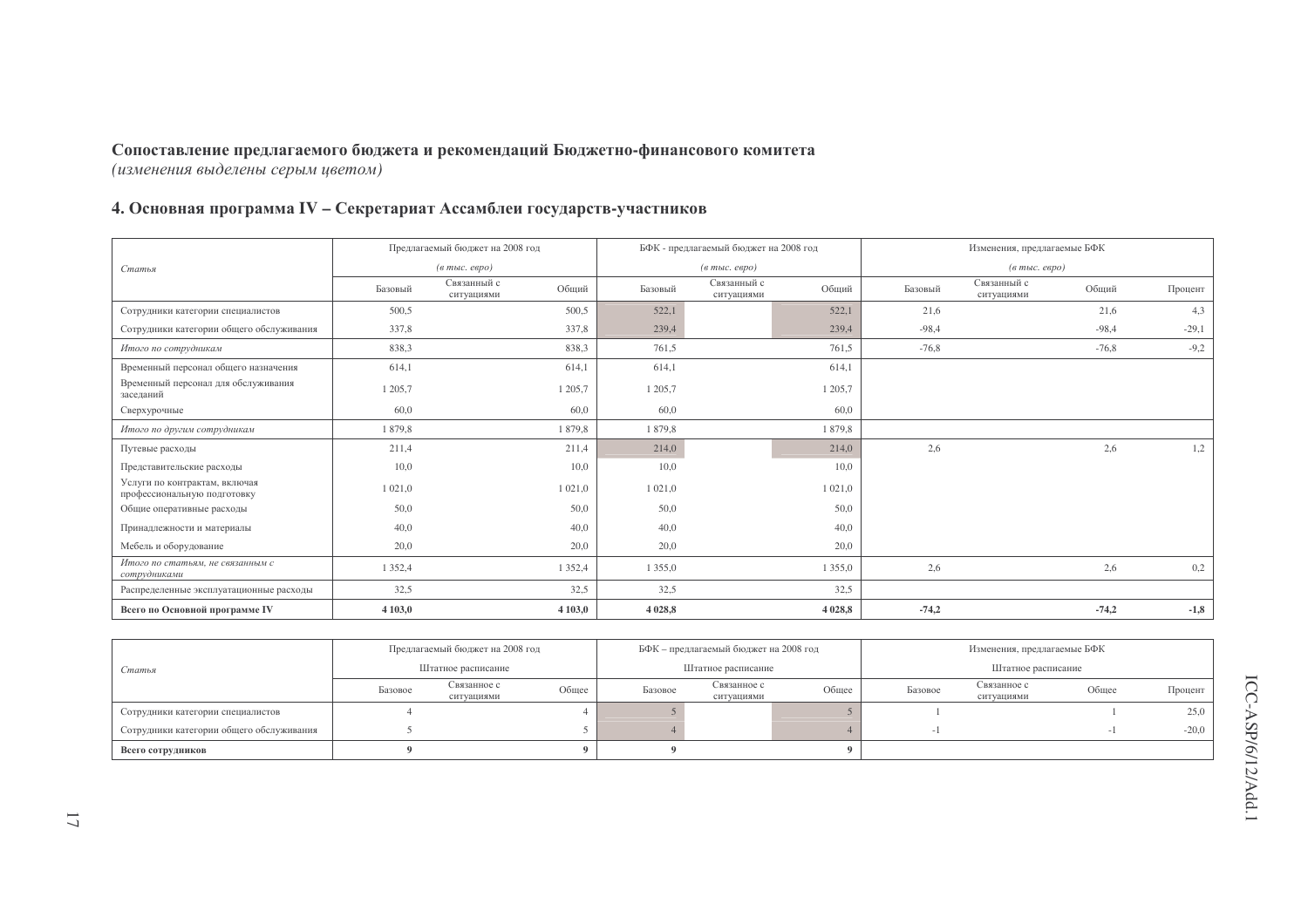5. Основная программа V - Инвестиции в помещения Суда

|                                                              |             | Предлагаемый бюджет на 2008 год   |             |         | БФК - предлагаемый бюджет на 2008 год |        |           | Изменения, предлагаемые БФК       |           |         |
|--------------------------------------------------------------|-------------|-----------------------------------|-------------|---------|---------------------------------------|--------|-----------|-----------------------------------|-----------|---------|
| Статья                                                       |             | $(a \text{ mole.} \text{~e}$ вро) |             |         | $(a \text{ molc.} \text{ espo})$      |        |           | $(a \text{ mole. } e \text{spo})$ |           |         |
|                                                              | Базовый     | Связанный с<br>ситуациями         | Общий       | Базовый | Связанный с<br>ситуациями             | Общий  | Базовый   | Связанный с<br>ситуациями         | Общий     | Процент |
| Сотрудники категории специалистов                            | 387,9       |                                   | 387,9       | 196,7   |                                       | 196,7  | $-191,2$  |                                   | $-191,2$  | $-49,3$ |
| Сотрудники категории общего обслуживания                     | 56,4        |                                   | 56,4        | 51,4    |                                       | 51,4   | $-5,0$    |                                   | $-5,0$    | $-8,9$  |
| Итого по сотрудникам                                         | 444,3       |                                   | 444,3       | 248,1   |                                       | 248,1  | $-196,2$  |                                   | $-196,2$  | $-44,2$ |
| Временный персонал общего назначения                         | 324,0       |                                   | 324,0       | 188,1   |                                       | 188,1  | $-135.9$  |                                   | $-135.9$  | $-41,9$ |
| Итого по другим сотрудникам                                  | 324,0       |                                   | 324,0       | 188,1   |                                       | 188,1  | $-135,9$  |                                   | $-135,9$  | $-41,9$ |
| Путевые расходы                                              | 11,4        |                                   | 11,4        | 11,4    |                                       | 11,4   |           |                                   |           |         |
| Услуги по контрактам, включая<br>профессиональную подготовку | 435,3       |                                   | 435,3       | 435,3   |                                       | 435,3  |           |                                   |           |         |
| Общие оперативные расходы                                    | 916,1       |                                   | 916,1       | 676,1   |                                       | 676.1  | $-240,0$  |                                   | $-240,0$  | $-26,2$ |
| Принадлежности и материалы                                   | 9,1         |                                   | 9,1         | 9,1     |                                       | 9,1    |           |                                   |           |         |
| Мебель и оборудование                                        | 1 0 6 3 , 1 |                                   | 1 0 6 3 , 1 | 243,1   |                                       | 243,1  | $-820,0$  |                                   | $-820,0$  | $-77,1$ |
| Итого по статьям, не связанным с<br>сотрудниками             | 2435,0      |                                   | 2435,0      | 1 375,0 |                                       | 1375,0 | $-1060,0$ |                                   | $-1060,0$ | $-43,5$ |
| Распределенные эксплуатационные расходы                      | 18,0        |                                   | 18,0        | 18,0    |                                       | 18.0   |           |                                   |           |         |
| Всего по Основной программе V                                | 3 2 2 1 , 3 |                                   | 3 2 2 1 , 3 | 1829,2  |                                       | 1829,2 | $-1392,1$ |                                   | $-1392,1$ | $-43,2$ |

|                                          |         | Предлагаемый бюджет на 2008 год |       |         | БФК - предлагаемый бюджет на 2008 год |       | Изменения, предлагаемые БФК |                           |       |         |
|------------------------------------------|---------|---------------------------------|-------|---------|---------------------------------------|-------|-----------------------------|---------------------------|-------|---------|
| Статья                                   |         | Штатное расписание              |       |         | Штатное расписание                    |       |                             | Штатное расписание        |       |         |
|                                          | Базовое | Связанное с<br>ситуациями       | Общее | Базовое | Связанное с<br>ситуациями             | Общее | Базовое                     | Связанное с<br>ситуациями | Общее | Процент |
| Сотрудники категории специалистов        |         |                                 |       |         |                                       |       |                             |                           |       | $-50,0$ |
| Сотрудники категории общего обслуживания |         |                                 |       |         |                                       |       |                             |                           |       |         |
| Всего сотрудников                        |         |                                 |       |         |                                       |       |                             |                           |       | $-40,0$ |

 $\overline{\phantom{0}}8\overline{1}$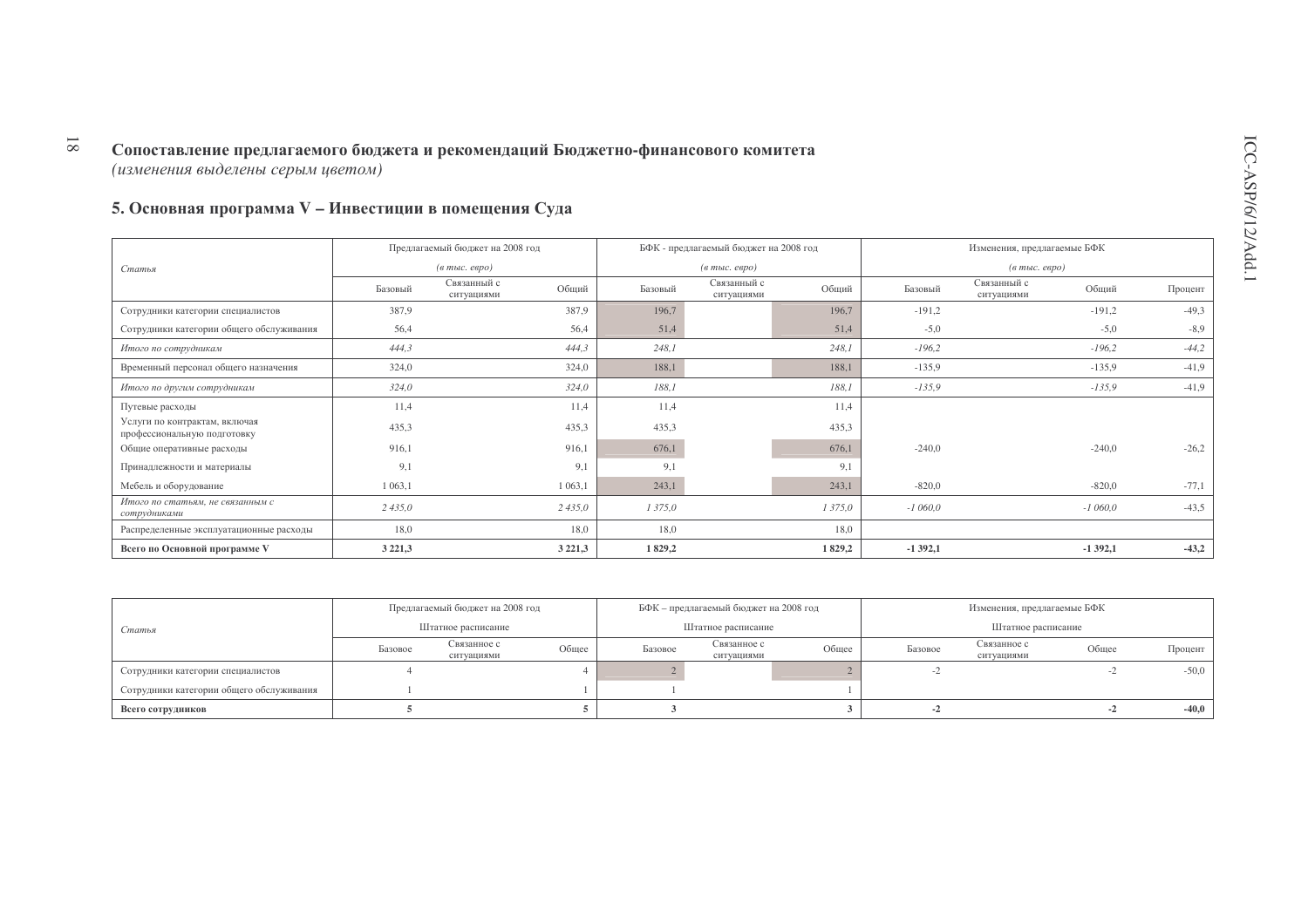#### Сопоставление предлагаемого бюджета и рекомендаций Бюджетно-финансового комитета

(изменения выделены серым иветом)

#### 5.1 Программа 5100 - Временные помещения (\*)

|                                                              |             | Предлагаемый бюджет на 2008 год  |           |           | БФК - предлагаемый бюджет на 2008 год  |           |           | Изменения, предлагаемые БФК       |           |            |
|--------------------------------------------------------------|-------------|----------------------------------|-----------|-----------|----------------------------------------|-----------|-----------|-----------------------------------|-----------|------------|
| Статья                                                       |             | $(a \text{ molc.} \text{ espo})$ |           |           | $(e$ m <sub>bl</sub> $c$ . $e$ e $po)$ |           |           | $(\textit{6 muc.} \textit{espo})$ |           |            |
|                                                              | Базовый     | Связанный с<br>ситуациями        | Общий     | Базовый   | Связанный с<br>ситуациями              | Общий     | Базовый   | Связанный с<br>ситуациями         | Общий     | Процент    |
| Сотрудники категории специалистов                            |             |                                  |           |           |                                        |           |           |                                   |           |            |
| Сотрудники категории общего обслуживания                     | 56,4        |                                  | 56,4      | 51,4      |                                        | 51,4      | $-5,0$    |                                   | $-5,0$    | $-8,9$     |
| Итого по сотрудникам                                         | 56,4        |                                  | 56.4      | 51,4      |                                        | 51.4      | $-5,0$    |                                   | $-5,0$    | $-8,9$     |
| Временный персонал общего назначения                         | 324,0       |                                  | 324,0     | 188,1     |                                        | 188.1     | $-135.9$  |                                   | $-135,9$  | $-41,9$    |
| Итого по другим сотрудникам                                  | 324,0       |                                  | 324,0     | 188,1     |                                        | 188,1     | $-135,9$  |                                   | $-135,9$  | $-41,9$    |
| Услуги по контрактам, включая<br>профессиональную подготовку | 125.3       |                                  | 125,3     | 125,3     |                                        | 125,3     |           |                                   |           |            |
| Общие оперативные расходы                                    | 916,1       |                                  | 916,1     | 676,1     |                                        | 676,1     | $-240,0$  |                                   | $-240,0$  | $-26,2$    |
| Принадлежности и материалы                                   | 9.1         |                                  | 9,1       | 9.1       |                                        | 9.1       |           |                                   |           |            |
| Мебель и оборудование                                        | 1 0 6 3 , 1 |                                  | 1 0 63, 1 | 243,1     |                                        | 243,1     | $-820,0$  |                                   | $-820,0$  | $-77,1$    |
| Итого по статьям, не связанным с<br>сотрудниками             | 2 113,6     |                                  | 2 113,6   | 1 053,6   |                                        | 1 053,6   | $-1060,0$ |                                   | $-1060,0$ | $-50,2$    |
| Распределенные эксплуатационные расходы                      | 3,6         |                                  | 3.6       | 3,6       |                                        | 3,6       |           |                                   |           |            |
| Всего по программе                                           | 2 497,6     |                                  | 2497,6    | 1 2 9 6,7 |                                        | 1 2 9 6,7 | $-1200,9$ |                                   | $-1200,9$ | -48,1 $\%$ |

|                                          |                    | Предлагаемый бюджет на 2008 год |       |         | БФК – предлагаемый бюджет на 2008 год |       | Изменения, предлагаемые БФК |                           |       |         |
|------------------------------------------|--------------------|---------------------------------|-------|---------|---------------------------------------|-------|-----------------------------|---------------------------|-------|---------|
| Статья                                   | Штатное расписание |                                 |       |         | Штатное расписание                    |       |                             | Штатное расписание        |       |         |
|                                          | Базовое            | Связанное с<br>ситуациями       | Общее | Базовое | Связанное с<br>ситуациями             | Обшее | Базовое                     | Связанное с<br>ситуациями | Общее | Процент |
| Сотрудники категории специалистов        |                    |                                 |       |         |                                       |       |                             |                           |       |         |
| Сотрудники категории общего обслуживания |                    |                                 |       |         |                                       |       |                             |                           |       |         |
| Всего сотрудников                        |                    |                                 |       |         |                                       |       |                             |                           |       |         |

(\*) Примечание: в пункте 79 своего доклада о работе девятой сессии БФК рекомендует расформировать программу 5100 и включить ее компоненты в соответствующие сектора деятельности Секретариата Суда. Для удобства читателей изменения показаны в формате программы 5100.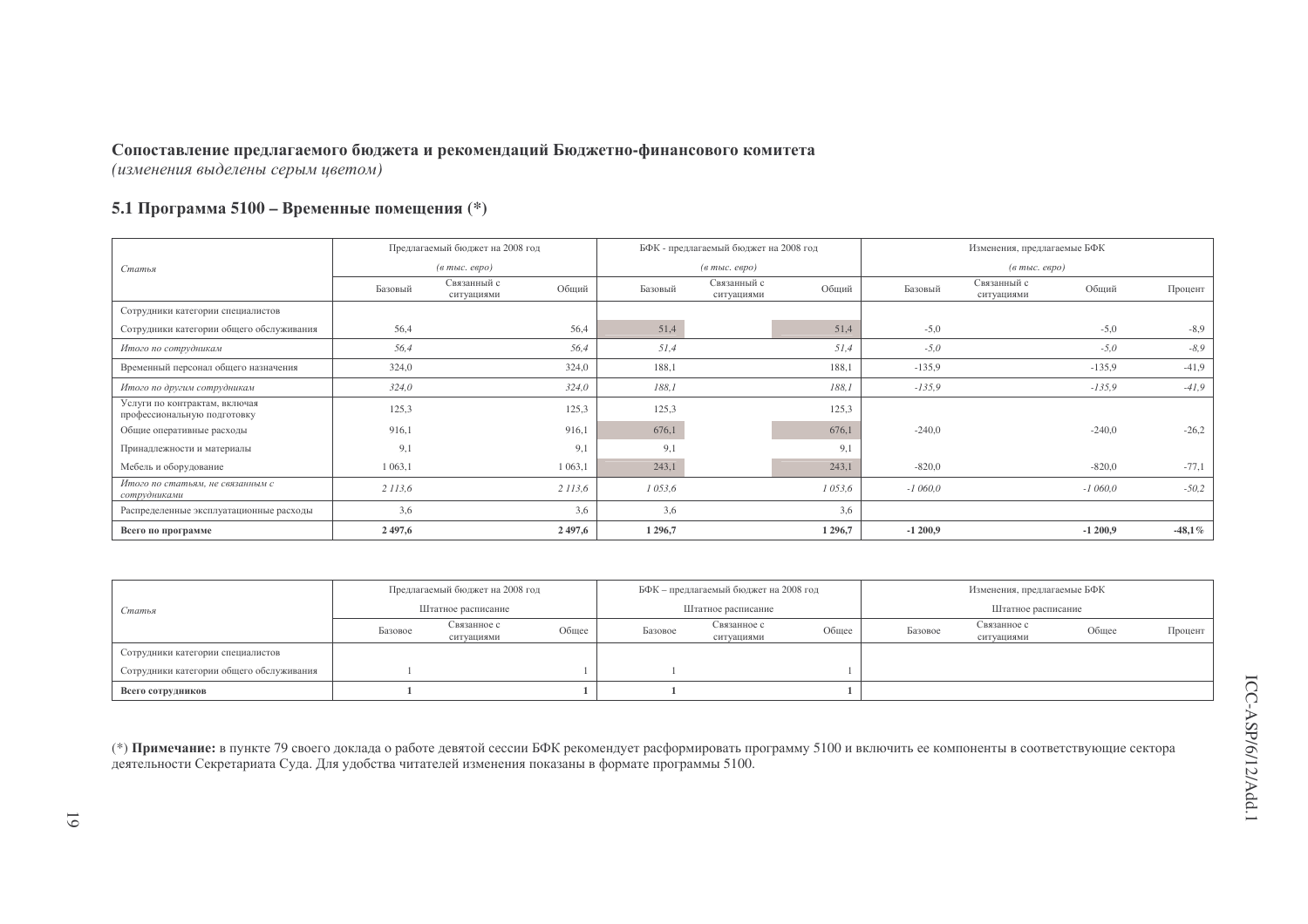#### 5.2 Программа 5200 - Постоянные помещения

|                                                              |                                  | Предлагаемый бюджет на 2008 год |       |                                  | БФК - предлагаемый бюджет на 2008 год |       | Изменения, предлагаемые БФК       |                           |          |         |
|--------------------------------------------------------------|----------------------------------|---------------------------------|-------|----------------------------------|---------------------------------------|-------|-----------------------------------|---------------------------|----------|---------|
| Статья                                                       | $(a \text{ molc.} \text{~espo})$ |                                 |       | $(a \text{ molc.} \text{ espo})$ |                                       |       | $(a \text{ mole. } e \text{spo})$ |                           |          |         |
|                                                              | Базовый                          | Связанный с<br>ситуациями       | Общий | Базовый                          | Связанный с<br>ситуациями             | Общий | Базовый                           | Связанный с<br>ситуациями | Общий    | Процент |
| Сотрудники категории специалистов                            | 387,9                            |                                 | 387.9 | 196.7                            |                                       | 196.7 | $-191,2$                          |                           | $-191,2$ | $-49,3$ |
| Итого по сотрудникам                                         | 387,9                            |                                 | 387.9 | 196.7                            |                                       | 196.7 | $-191,2$                          |                           | $-191,2$ | $-49,3$ |
| Путевые расходы                                              | 11,4                             |                                 | 11.4  | 11,4                             |                                       | 11,4  |                                   |                           |          |         |
| Услуги по контрактам, включая<br>профессиональную подготовку | 310,0                            |                                 | 310.0 | 310,0                            |                                       | 310.0 |                                   |                           |          |         |
| Итого по статьям, не связанным с<br>сотрудниками             | 321,4                            |                                 | 321,4 | 321,4                            |                                       | 321,4 |                                   |                           |          |         |
| Распределенные эксплуатационные расходы                      | 14,4                             |                                 | 14.4  | 14,4                             |                                       | 14,4  |                                   |                           |          |         |
| Всего по программе                                           | 723,7                            |                                 | 723,7 | 532,5                            |                                       | 532,5 | $-191,2$                          |                           | $-191,2$ | $-26,4$ |

|                                          | Предлагаемый бюджет на 2008 год |                           |       | БФК – предлагаемый бюджет на 2008 год |                           |       | Изменения, предлагаемые БФК |                           |       |         |
|------------------------------------------|---------------------------------|---------------------------|-------|---------------------------------------|---------------------------|-------|-----------------------------|---------------------------|-------|---------|
| Статья                                   | Штатное расписание              |                           |       | Штатное расписание                    |                           |       | Штатное расписание          |                           |       |         |
|                                          | Базовое                         | Связанное с<br>ситуациями | Общее | Базовое                               | Связанное с<br>ситуациями | Общее | Базовое                     | Связанное с<br>ситуациями | Общее | Процент |
| Сотрудники категории специалистов        |                                 |                           |       |                                       |                           |       |                             |                           |       |         |
| Сотрудники категории общего обслуживания |                                 |                           |       |                                       |                           |       |                             |                           |       |         |
| Всего сотрудников                        |                                 |                           |       |                                       |                           |       |                             |                           |       |         |